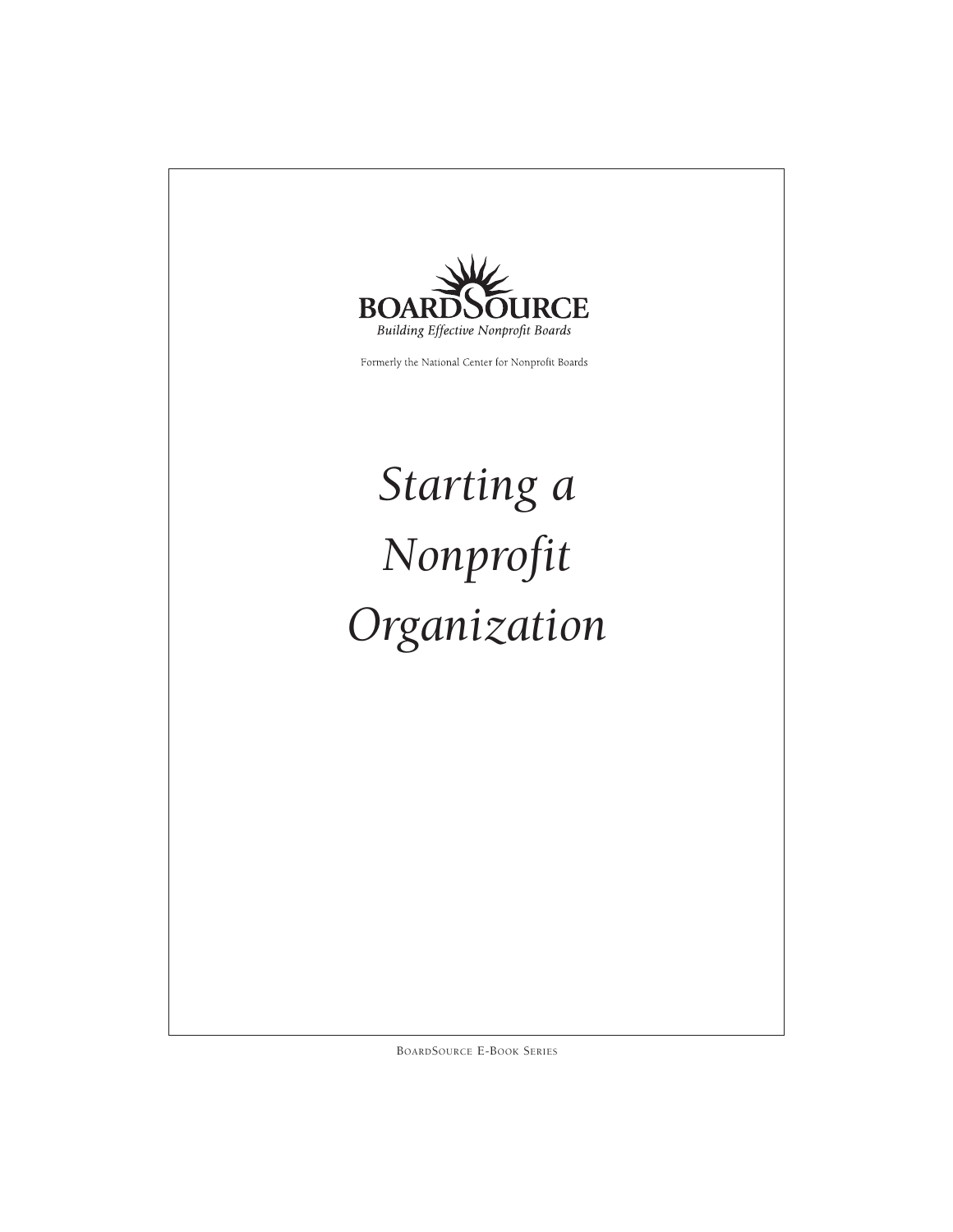# *Contents*

| Is it necessary to incorporate, and what are the advantages of incorporation?4 |
|--------------------------------------------------------------------------------|
|                                                                                |
|                                                                                |
|                                                                                |
|                                                                                |
|                                                                                |
|                                                                                |
|                                                                                |
|                                                                                |
|                                                                                |
|                                                                                |
|                                                                                |
|                                                                                |
|                                                                                |
|                                                                                |
| Can our organization lobby and still maintain tax-exempt status? 12            |
| What kind of information are we required to disclose to the public? 13         |
|                                                                                |
|                                                                                |
|                                                                                |
|                                                                                |
|                                                                                |
|                                                                                |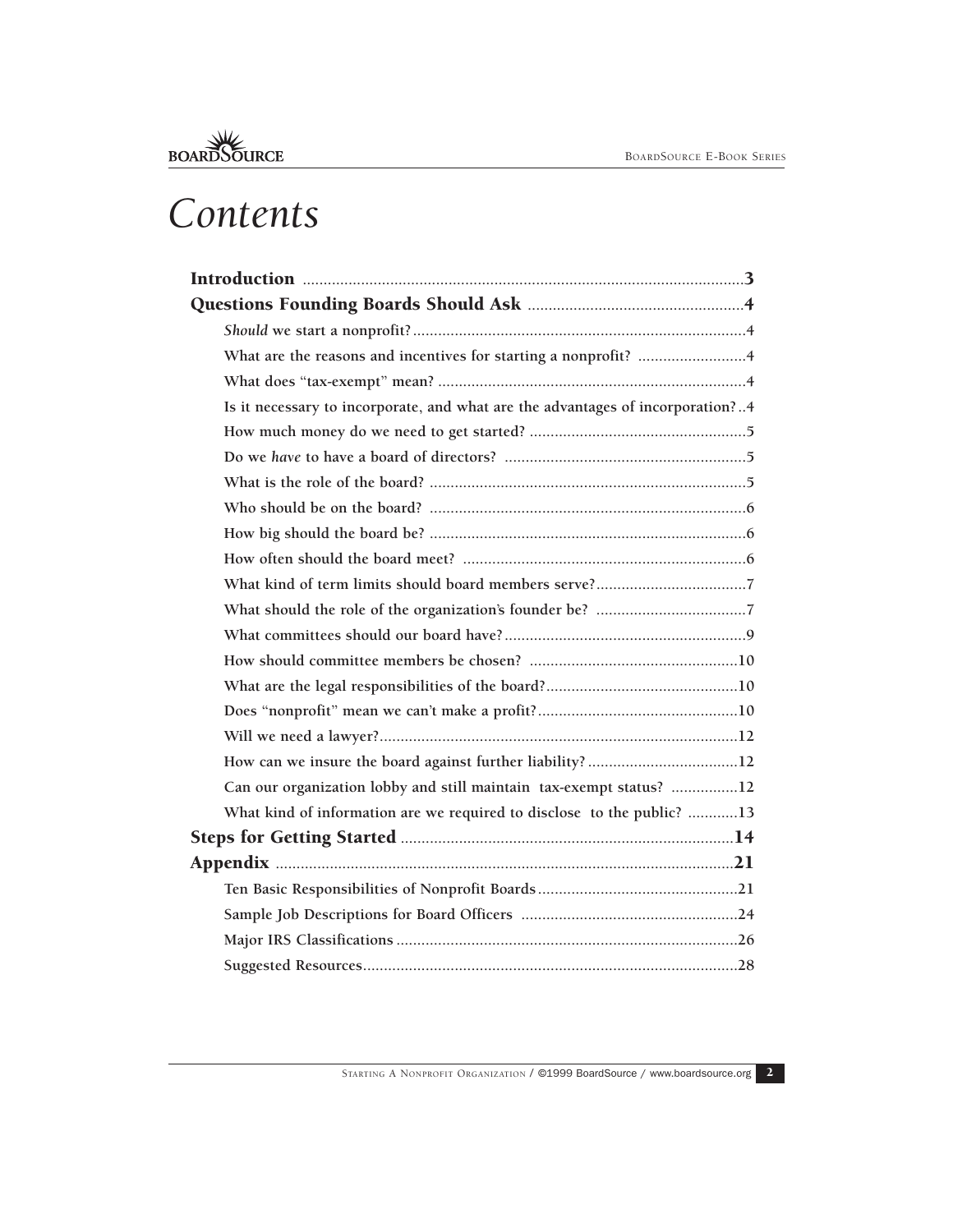

# *Introduction*

One day the phone rings and an old college friend on the other end says to you, "I'm concerned. Lately we've been getting job applicants at my factory who don't know how to read. I think something needs to be done in our community to make sure that we have a literate workforce. I'm interested in starting a nonprofit literacy organization. Would you like to help me and serve on the board?"

Helping people to read sounds like a worthy cause, and you like the idea of doing something good for the community, so you say yes and show up at the first planning meeting.

At the meeting, you discover that your friend has assembled a small group of associates, friends, and family members to help start the nonprofit organization. But while some of the board members have had experience volunteering for or being employed by other nonprofits, none knows the first thing about starting a nonprofit from the ground up.

Every nonprofit organization must have a carefully developed structure and operating procedures in order to be effective in fulfilling its purpose. Good governance starts with helping the organization begin on a sound legal and financial footing in compliance with the numerous federal, state, and local requirements affecting nonprofits. The BoardSource Information Center daily receives calls with questions about how to start a nonprofit organization.

This booklet is designed to provide founding board members with answers to some important questions they should ask during the beginning phases in the life of an organization. Starting a nonprofit is a detailed operation, and there are many things to take into account. This booklet does not attempt to fully address every detail; rather, it offers some practical references and guidance to help in making important decisions. There are many resources that provide additional detailed information on many of these subjects. See the "Suggested Resources" section at the back of this booklet.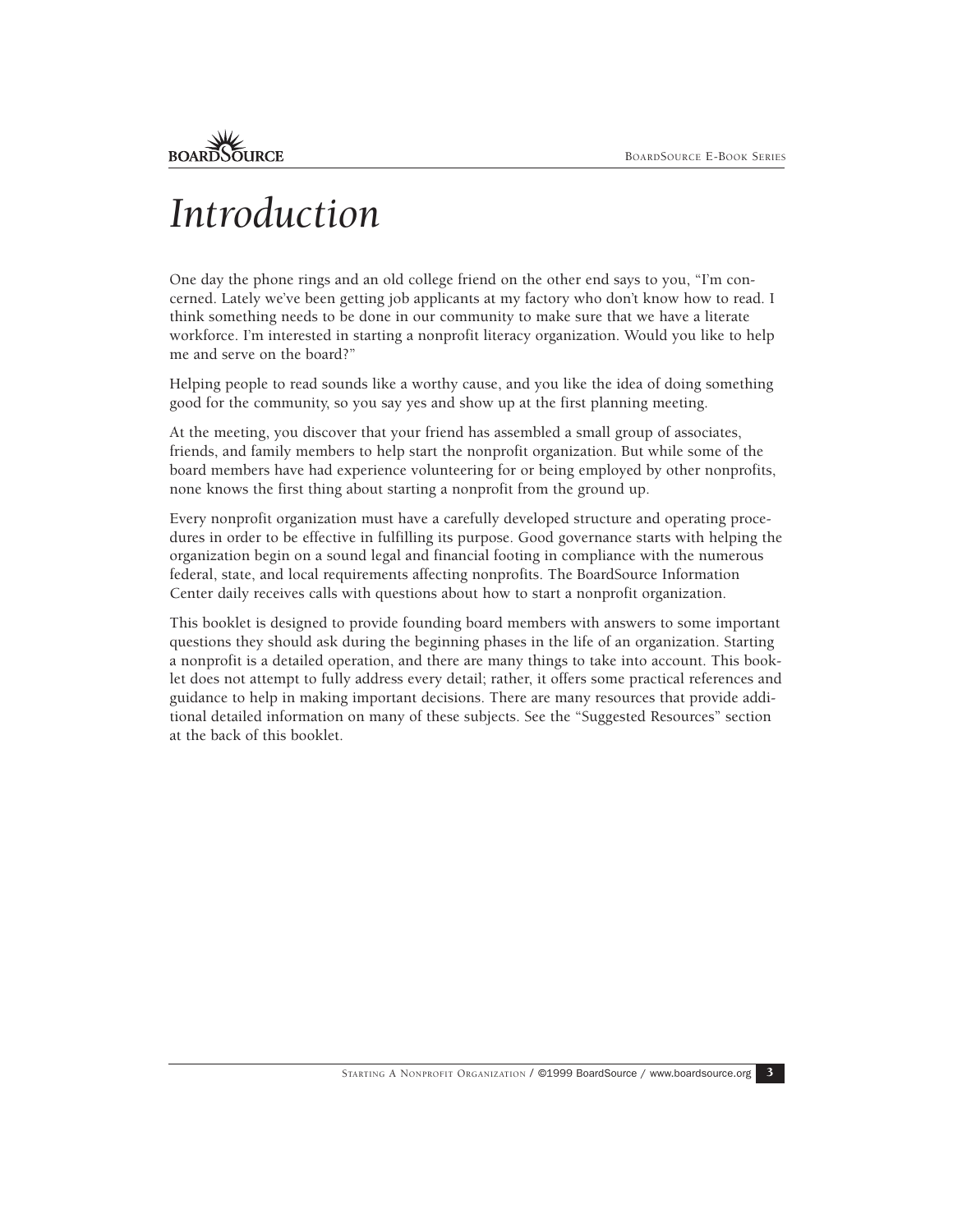

# *Questions Founding Boards Should Ask*

## *SHOULD* WE START A NONPROFIT?

Most nonprofit organizations begin with an idea and a desire to make the world a better place. Before launching into this process, ask yourselves why you want to start your own nonprofit. Is somebody else already providing this service? You may not want to duplicate what already exists. Don't underestimate the time, energy, and effort required to start a new organization. Are the desire and dedication of the founding board strong enough to sustain the existence of this organization, or would working for or volunteering your services to a similar nonprofit offer you the same opportunities to effect a change in the community? Good intentions alone are not always enough to make a nonprofit venture successful.

# WHAT ARE THE REASONS AND INCENTIVES FOR STARTING A NONPROFIT?

Everyone has his or her own personal reasons for wanting to start a nonprofit organization: to make a contribution to society, fulfill a personal goal or desire, or fill a need in the community. The government provides several incentives to organizations that perform important services to society. Nonprofits are exempt from federal income taxes and charities, and some civic groups are exempt from state and local taxes. Many nonprofits can also take advantage of lower postage rates on bulk mailings, and the government offers a tax deduction to individuals who make donations to charities and foundations.

# WHAT DOES "TAX-EXEMPT" MEAN?

Many nonprofits perform a service that otherwise would come from the government, or offer a service, such as religion or art, that society considers important to support without government intervention. Through tax exemption, the government provides an indirect subsidy to nonprofits and receives a direct benefit in return. Most nonprofits fall under section 501(c) of the Internal Revenue Service (IRS) tax code. Although charitable organizations are exempt from paying federal, state, and local taxes, this doesn't excuse them from filing employment withholding taxes or paying taxes on unrelated business income. New nonprofits should check with the IRS to find out what state and local taxes they must pay.

### IS IT NECESSARY TO INCORPORATE, AND WHAT ARE THE ADVANTAGES OF INCORPORATION?

Not all nonprofits are incorporated. For those that do wish to incorporate, the requirements for forming and operating a nonprofit corporation are governed by state law. Check with your secretary of state or state attorney general's office for information.

The primary incentive for incorporating is the protection of limited liability. Incorporation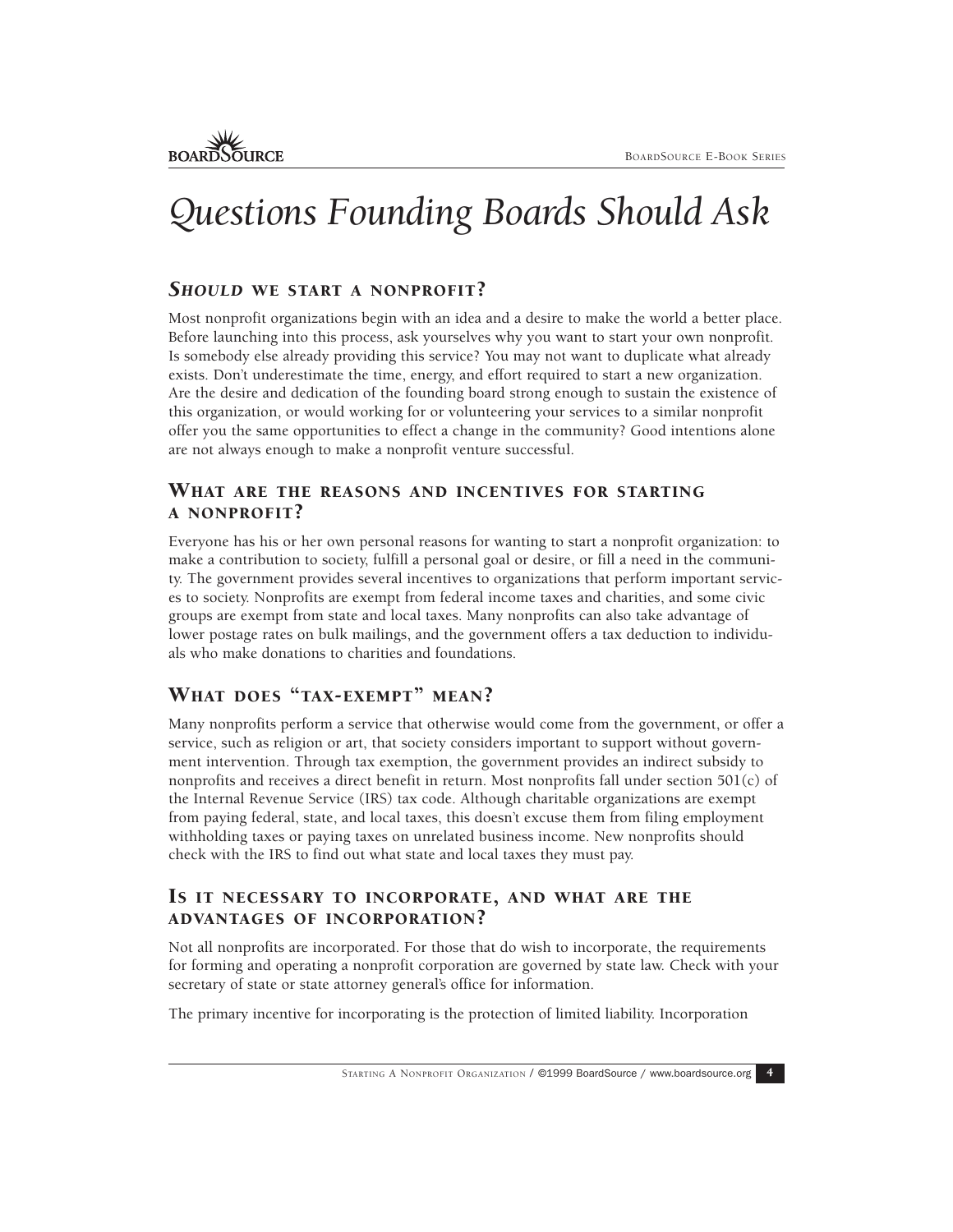protects both board and staff from legal liabilities incurred by the organization — the corporation holds the debts and liabilities, not the individuals and officers who work for the organization. However, nonprofits choosing to remain unincorporated may still file for tax-exempt status.

# HOW MUCH MONEY DO WE NEED TO GET STARTED?

There are no laws requiring nonprofits to have a specific amount of money to begin operations. However, if you are starting an organization without any financial backing, raising the start-up funds may prove to be a challenge. Start-up funds can be raised through grants and donations, but until you receive your official tax-exempt status, donations are not taxdeductible. It is worth noting that while your application for  $501(c)(3)$  status is under review, the IRS will allow your organization to receive tax-deductible donations on the assumption that tax-exempt status will be approved.

Founding board members may need to be inventive by seeking gifts in kind or sharing office space, or they may need to rely on their own money. If an existing organization is being incorporated, money from available revenues may be used as start-up funds. Budgeting for operational expenses depends upon your staffing and facility needs. Anticipate start-up costs for personnel, training, equipment, public education, and office space.

# DO WE HAVE TO *HAVE* A BOARD OF DIRECTORS?

Yes. Most nonprofits are corporations, which means they are legal entities distinct from the individuals who founded them. Like their for-profit counterparts, nonprofit corporations are governed by boards of directors with legal and ethical responsibilities that cannot be delegated. Even organizations operating with few or no staff are required to have a board of directors in place.

## WHAT IS THE ROLE OF THE BOARD?

The board is responsible for the ultimate governance of the organization and has legal, fiduciary, and ethical responsibilities: developing and maintaining the organization's mission and annual plans; raising money; managing the organization's resources; providing oversight, determining policy, and evaluating the chief executive; and acting as ambassadors in the community. Although the day-to-day management responsibilities lie with the volunteer staff or chief executive, and later, perhaps, with paid staff, the board holds the ultimate decision-making powers for the organization. But it is important to distinguish between the role of the board and that of individual board members. While the board has the collective responsibility for organizational oversight and establishing policy, individual board members take on roles in performing committee work, public outreach, and fund-raising. Individual board members do not possess the power to make decisions on behalf of the board; only the board as a whole can make decisions on behalf of the organization. See "Ten Basic Responsibilities of Nonprofit Boards" on page 21.

Although boards have specific legal responsibilities, there is also room for each board to define its role and area of focus based on where the organization is in its life cycle. In his book *Board*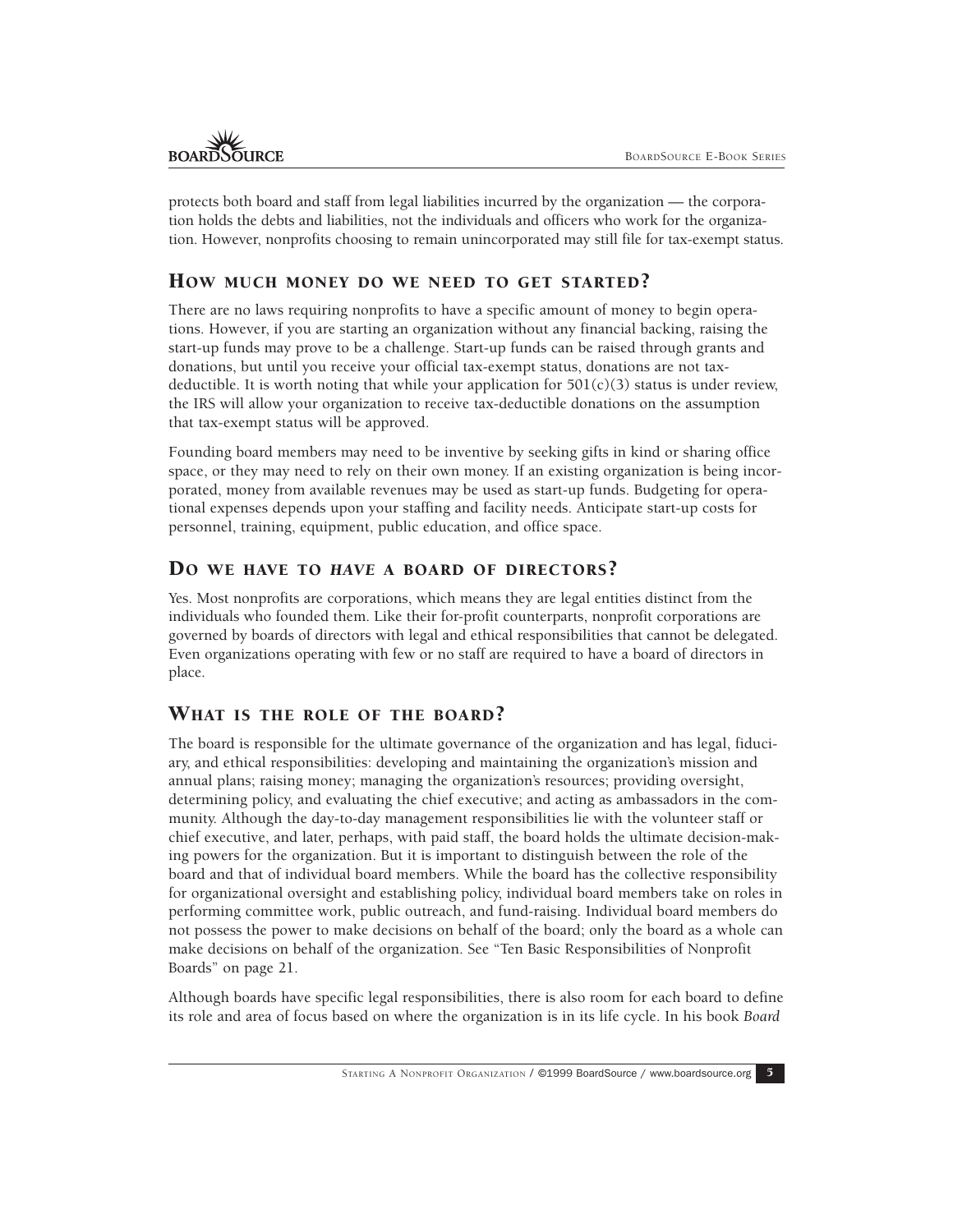*Passages: Three Key Stages in a Nonprofit Board's Life Cycle*, author Karl Mathiasen points out that organizing boards tend to take on one of two forms: *a following board or a leading or controlling board*. The *following board* is a supportive group of people selected by a leader who is deeply committed to starting an organization and achieving a specific purpose. In a following board, members are less likely to take on administrative tasks, but rather adopt more of a cheerleading role to a more active and dynamic leader. A *leading or controlling boar*d is formed by a group of like-minded volunteers gathered together to begin work on a mutually agreedupon project. Unlike the following board, the leading board tends to be task-oriented and often has a strong sense of ownership of the organization.

The answers to the next few questions are "It depends." The board's composition, role, and frequency of meetings all depend on what the board needs to do — for *this* organization at *this* point in time.

# WHO SHOULD BE ON THE BOARD?

The board should be composed of a diverse group of individuals who are interested in working toward the organization's mission and have the particular skills that will help to contribute to a well-run organization. For instance, you may want to seek out people with financial, marketing, or legal backgrounds. You may want to consider bringing on someone with an entrepreneurial background, or someone who is proficient with emerging technologies. You may also want to recruit members who have influence in the community, work at similar types of organizations, or are representative of the community you are serving. Having this collective knowledge from the beginning will help you make informed decisions. You will also find that as your organization matures, your board composition needs may be very different from those of your founding board. The role of the board tends to change over time as the organization develops and matures. Early in an organization's life, the primary need for the board may be individuals who are prepared to give a great deal of time and energy. Later, you may find that as paid staff are brought on, the board focuses primarily on the governance functions of the organization and is less involved with the smaller details of bringing the organization up to speed.

## HOW BIG SHOULD THE BOARD BE?

Boards can vary in size from three to more than 50 members. A 1996 BoardSource survey reported that the size of nonprofit boards averaged 19 members. Each state has regulations that determine the minimum size of the board, but the optimum number of people who sit on the board should be determined by the needs of the organization. Assess the list of tasks that the board needs to accomplish and plan your board around the jobs that need to be done. There should be enough meaningful tasks for the board to accomplish without leaving board members feeling overburdened or uninvolved.

## HOW OFTEN SHOULD THE BOARD MEET?

Nearly half of the boards surveyed by BoardSource reported having meetings between nine and 12 times each year. As with the size of your board, the number of board meetings each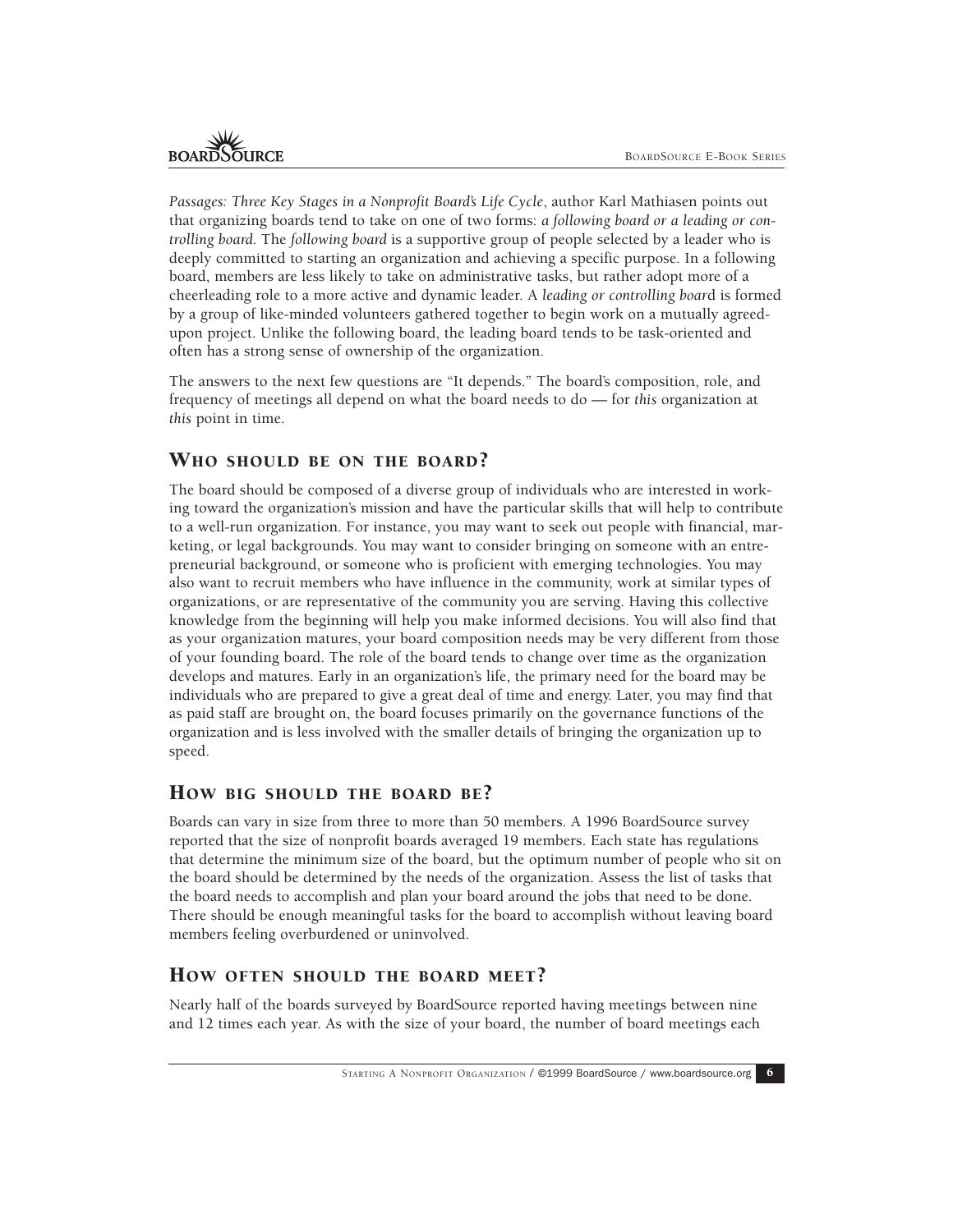year should be determined by the work that needs to be accomplished. For logistical and practical reasons, larger boards often meet less frequently, leaving much of the work to the board's committees.

Regular attendance at board meetings is one of the individual responsibilities of board members. Your organization's bylaws should include an attendance policy that clearly states the number of meetings that can be missed by an individual board member before he or she is asked to leave the board. Develop an annual schedule of meetings determined a year in advance. Circulate clear and thorough information materials, including an agenda, to all members two to three weeks before each meeting. Maintain complete and accurate minutes of all meetings, and keep meetings brief and well focused. An organization's bylaws should also state the number of board members required to constitute a quorum. Without a quorum, the board is unable to conduct its official business.

## WHAT KIND OF TERM LIMITS SHOULD BOARD MEMBERS SERVE?

There are no hard-and-fast rules for determining board members' tenure. Many organizations do, however, limit members to two consecutive terms and require a hiatus of one year before a board member may be reappointed. Many organizations also stagger terms of service so that one-half or one-third of board members are elected every one or two years for terms of two to six years. Such policies encourage institutional renewal because a board can profit from the experience of veteran board members while welcoming the fresh perspective that new members offer. Board members on hiatus can remain active in committee service or serve in an advisory capacity. Term limits are a painless mechanism for rotating inactive or ineffective members off the board. These policies should be written into the organization's bylaws.

## WHAT SHOULD THE ROLE OF THE ORGANIZATION'S FOUNDER BE?

Many nonprofits are created by the vision of one or more individuals. These founders are committed and energetic leaders who devote their time, energy, and money to making their vision and dreams realized. They often have a clear picture of the future of their organization. Once the organization is created, the founder usually assumes the position of chief executive or board chair. As chief executive, the founder can create a board of like-minded friends who share that vision for the organization. As board chair, the founder can make sure that the chief executive has similar aspirations and can effectively run the organization's business. Later on in the organization's development, the founder's solid organizational memory can provide insights that shape the path for the organization.

But in some cases, as original board members rotate off the board and members with new ideas join, internal differences of opinion may start to surface, and the founder may come up against the need to defend or preserve the original vision and mission of the organization. While both internal and external changes may require the organization to change or suffer from stagnation, founders may often be resistant to change. These new ideas and directions may collide with the founder's original vision for the organization, but change might be necessary to move the organization forward.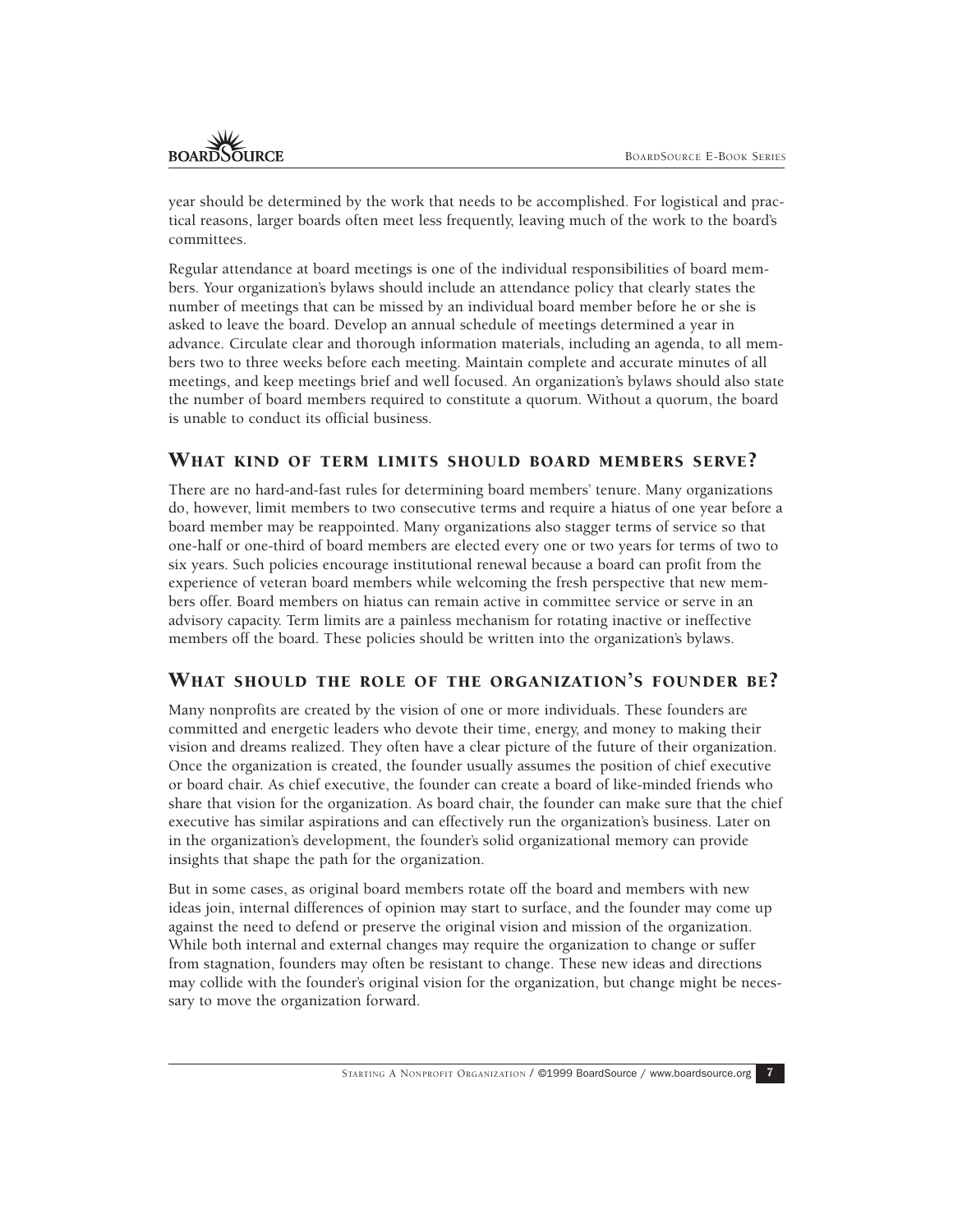

# CASE STUDY

# *America Sings!*

In 1988, when America Sings! was founded, it was thought to be a one-time event bringing together youth choirs from all over the United States for a noncompetitive musical festival at the Washington Monument grounds in Washington, DC. The event attracted 15,000 participants from 403 choirs from 40 states, including Alaska and Hawaii, as well as participants from Canada and Mexico. America Sings! founder John Jacobson realized that there would be a substantial surplus of money from the event and decided to donate the surplus to the Children's Defense Fund.

After the success of the April 1989 Washington, DC, event, Jacobson decided to redesign the organization and make America Sings! a nonprofit that combined youth performance choirs with philanthropy and community service projects. This decision concerned some of the original volunteers, who believed that the new nonprofit would take the organization away from its original purpose — a single-day event. According to Judy Wellert, America Sings! executive director and one of the founding board members, some board members wanted to close it down.

With the change in focus, new board members were brought on and others left. The board redesigned its mission from promoting a one-time musical event to creating an organization with specific goals, which included educating young people about philanthropy, providing choral performance opportunities, donating to established children's charities, and promoting a positive image of American youth involved in public service.

While the America Sings! board meets only a few times a year, it plays an extremely hands-on role in the organization's events. In fact, the board is now composed of members who were active volunteers before they became board members. "Most volunteer work at these festivals is grunt work," Wellert explains. Whether it's emptying trash cans, showing 2,000 children how to make peanut butter and jelly sandwiches for local soup kitchens, selling souvenirs, or emceeing choir concerts, board activity for America Sings! is very hands-on.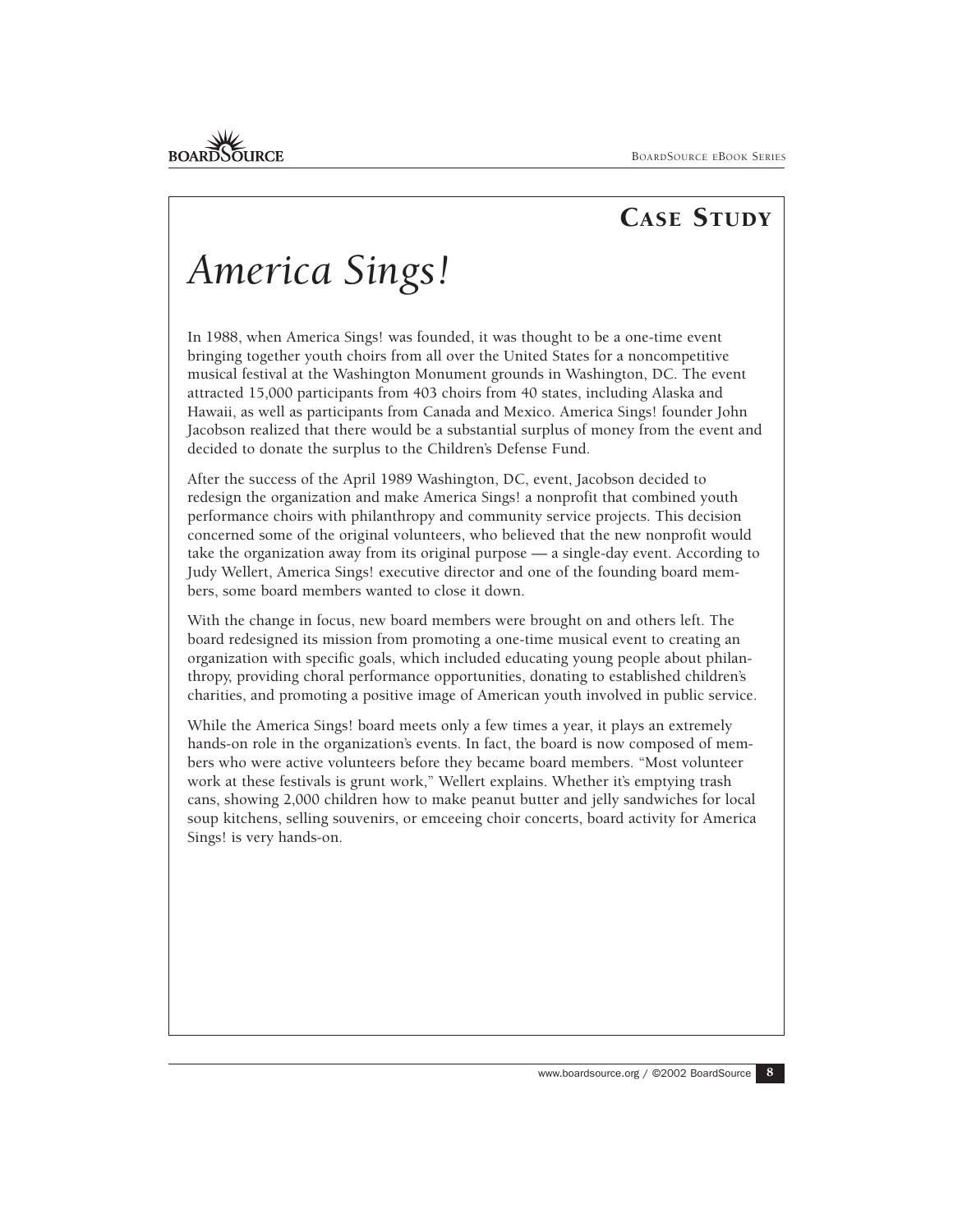Compromise between the founder and the board may have to become the operative word. However, if the board is unable to move forward because of the founder's inability to make necessary changes, it may need to decide whether or not to break with the founder's vision and methods for the good of the organization. If it comes to the point where the founder finds it too difficult to work within the new framework, then, as hard as it may be, it may be time for the founder to step aside. Presuming that the relationship between the board and founder remains intact upon his or her departure, the founder may want to assume some level of an advisory role to the board.

### WHAT COMMITTEES SHOULD OUR BOARD HAVE?

Much board work is accomplished through smaller working groups, task forces, or committees. With the exception of the executive committee, which in some instances may be able to act on the board's behalf, these groups generally recommend items to the full board for discussion and action. Committee structure sometimes parallels the programmatic or administrative structure of the organization or may mirror a set of important strategic issues or longterm goals. Although the specific authorities of committees may vary, standing committees may be established in the bylaws and often include the following:

**Executive Committee**: Recommends actions for approval of the full board and sometimes acts for the board, within carefully defined boundaries, between meetings.

**Nominating Committee**: Identifies, cultivates, and nominates potential board members.

**Finance Committee**: Recommends financial policies, reviews the annual budget and recommends it to the full board for approval, and monitors financial reports prepared by the staff.

**Audit Committee**: Provides board oversight of the organization's annual financial audit.

**Development Committee**: Provides leadership for involving the board in fund-raising and resource development activities, working with staff to develop a fund-raising plan.

**Strategic Planning Committee**: Coordinates the board's role in the long-range planning process.

**Buildings and Grounds Committee (Facilities Committee)**: Represents the board in matters related to physical plant management.

**Personnel or Human Resources Committee**: Advises the chief executive on personnel policy issues.

Depending on the nature and mission of the organization, committees might also include marketing, program, public affairs, or education. The formulation of ad hoc committees is often helpful in addressing short-term concerns or projects that do not easily fall under another committee's jurisdiction.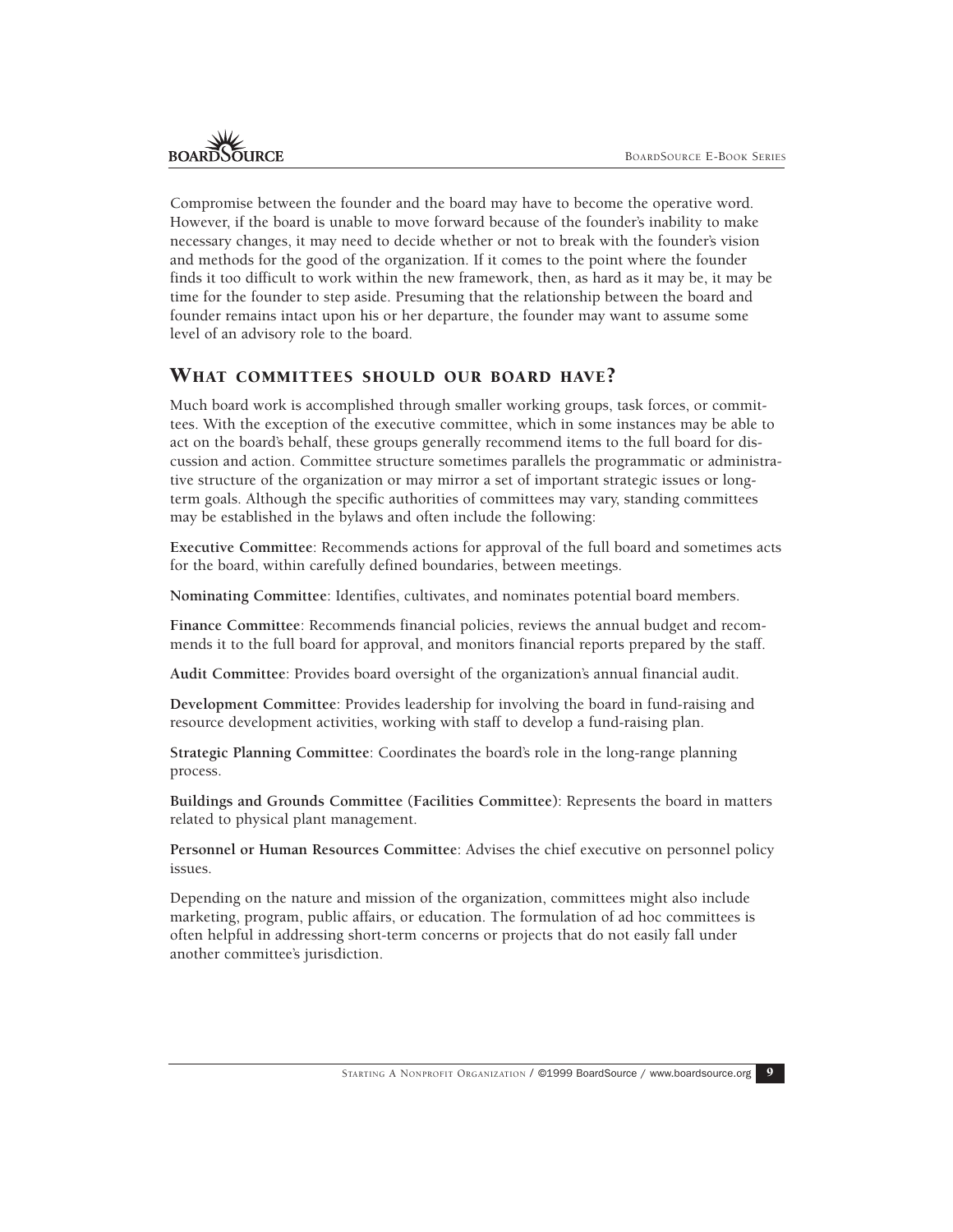### HOW SHOULD COMMITTEE MEMBERS BE CHOSEN?

It is often recommended that each board member serve on at least one but preferably no more than two committees. Members are appointed by the chair in consultation with the nominating committee. Committee size depends on the needs of the board and the organization and a common sense assessment of how many people are needed to carry out the committee's work.

Committee assignments should be based on the experience, skills, interests, and available time of board members. Each member must make a serious commitment to participate actively in the work of the committee. If a committee is too large, a small group of members may have a disproportionate amount of responsibility. If a committee is too small, there may not be enough people to get the job done. Board committees may also include people who are not board members, including staff and prospective board members. Committee service can be an ideal venue for "auditioning" prospective board members.

# WHAT ARE THE LEGAL RESPONSIBILITIES OF THE BOARD?

Under well-established principles of nonprofit corporation law, a board member must meet certain standards of conduct and attention in carrying out his or her responsibilities to the organization. Several states have statutes concerning some variation of these duties, which can be used in court to determine whether a board member acted improperly. These standards are usually described as the duty of care, the duty of loyalty, and the duty of obedience.

*Duty of care* describes the level of competence that is expected of a board member, and is commonly expressed as the duty of "care that an ordinarily prudent person would exercise in a like position and under similar circumstances." This means that a board member has the duty to exercise reasonable care when he or she makes a decision as a steward of the organization.

*Duty of loyalty* is a standard of faithfulness; a board member must give undivided allegiance when making decisions affecting the organization. This means that a board member can never use information obtained as a member for personal gain, but must act in the best interests of the organization.

*Duty of obedience* requires board members to be faithful to the organization's mission. They are not permitted to act in a way that is inconsistent with the central goals of the organization or the laws that govern nonprofit activities. A basis for this rule lies in the public's trust that the organization will manage donated funds to fulfill the organization's mission.

# DOES "NONPROFIT" MEAN WE CAN'T MAKE A PROFIT?

The sector may be called nonprofit, but that doesn't mean that the organizations within it cannot or should not charge fees or generate revenue that exceeds expenses (in other words, make a profit). Instead, it means that nonprofits, unlike businesses, do not exist to make money for owners or investors. Instead, these groups are dedicated to a specific mission. Usually referred to as a surplus or net revenue, profit is acceptable — even desirable — for nonprofits. While businesses can distribute their profits among shareholders and employees,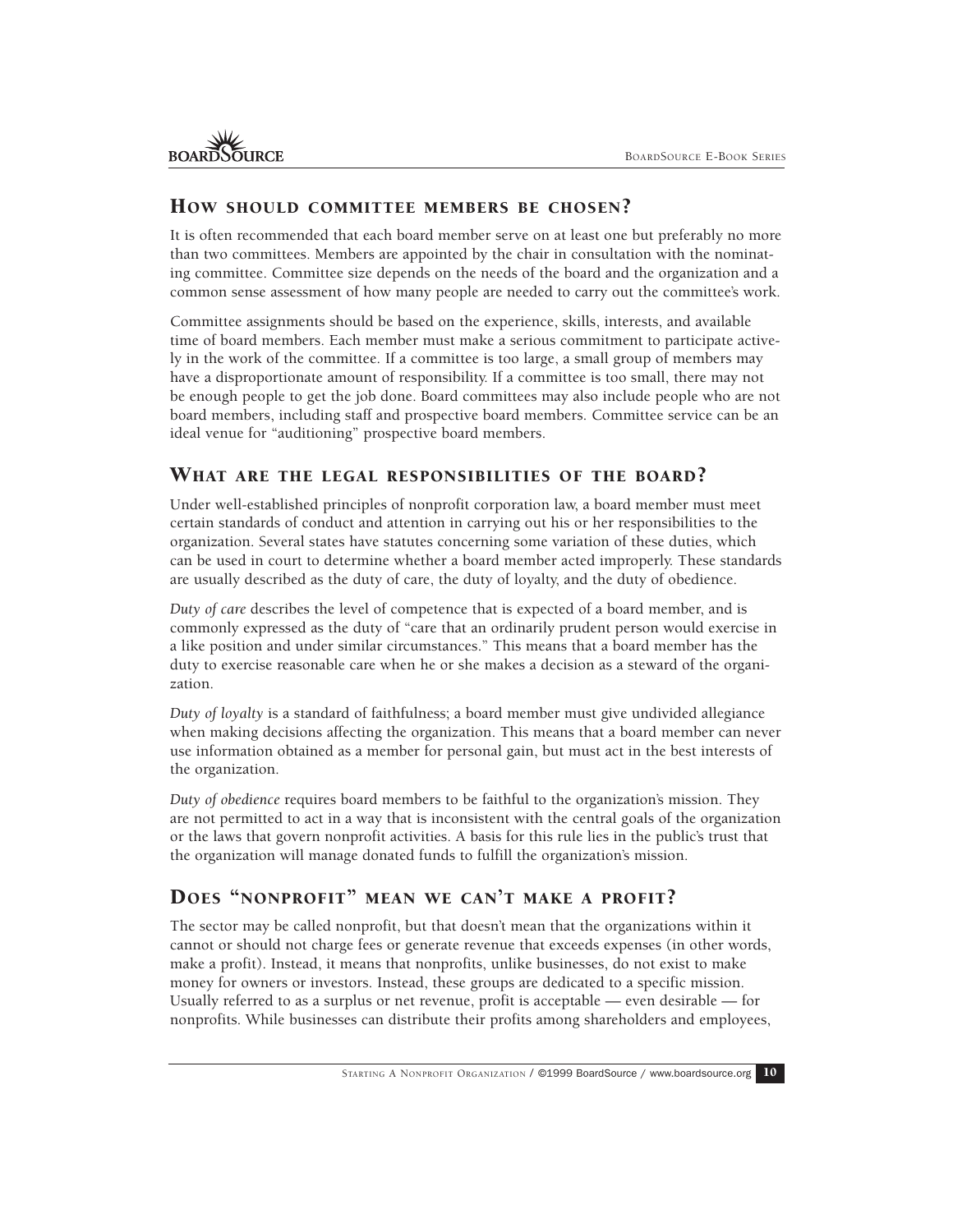**BOARDSOURCE** 

# CASE STUDY

# *Hands On San Francisco*

The members of the founding board of Hands On San Francisco (HOSF) didn't even realize they were a board when they began the nonprofit in 1994. Originally, they considered themselves just a group of friends who would meet to plan activities in which they and other young people like them could provide community service. It wasn't until they decided to apply for official nonprofit status and realized they would need a board of directors that they began officially calling themselves a board.

HOSF is an organization that creates, manages, and oversees volunteer projects in the San Francisco area; it is modeled after the City Cares of America organization, which has chapters in New York; Atlanta; Los Angeles; and Washington, DC. The volunteer projects are aimed at addressing community issues such as education, AIDS, the environment, and homelessness.

One of the earliest challenges the board faced was that of the inexperience of its members — mostly young professionals with no previous nonprofit board experience. The board members knew what they wanted to accomplish but were not sure of what their next step was going to be for getting there. "It's really important for a board, when it hits a sticking point, to get some outside perspective," said Bill Tucker, one of the original eight board members. After getting some outside advice from a professor at the University of California at Berkeley, the board decided to have its first board retreat.

At the retreat, the board members worked on their principles and mission statement, and made decisions on some major issues facing the board. The board has continued to have an annual spring retreat — one of the key commitments a board member must make before joining.

HOSF grew quickly from a small group of friends with some volunteer support for about 12 projects a month to an organization performing more than 20 projects a month with opportunities to undertake more. Soon it became clear that it was necessary to bring on paid staff to handle the organization's growth. HOSF has since brought on an executive director and additional paid staff.

Of the original group of eight friends that formed the first HOSF board, only one board member remains. With such a young, upwardly and geographically mobile board, members tend to serve only about one-and-a-half to two years. For some boards, such high turnover can be a problem. But by drawing upon the interests and experience of its volunteer base, HOSF has a wide pool of candidates to choose from and has not had problems recruiting new board members.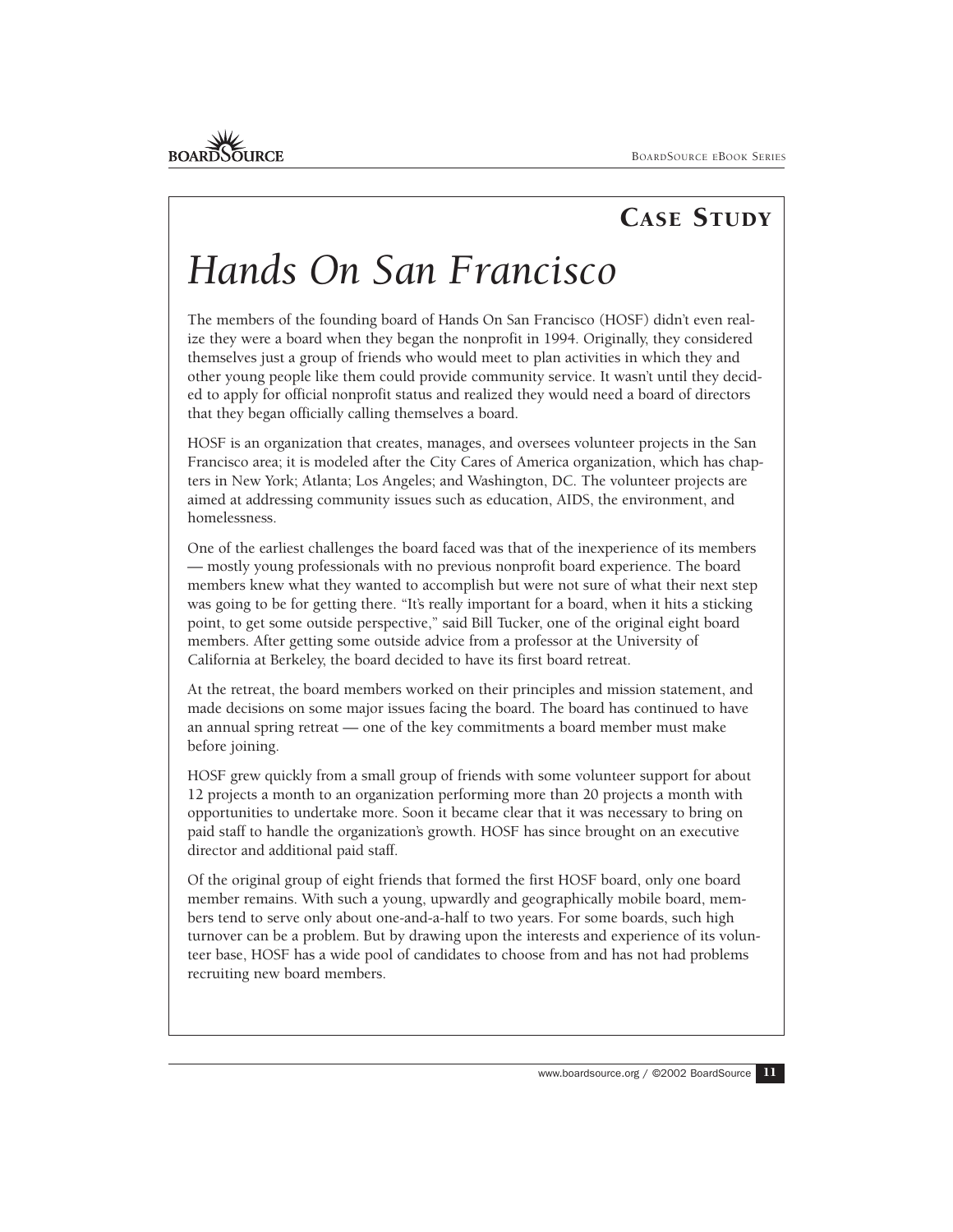nonprofits use available reserves to further their mission and help to insulate them from the inevitable ups and downs that they often face.

But before your nonprofit decides to enter into a money-making venture, first consider how this endeavor relates to your mission and how it may affect your nonprofit status. A nonprofit organization must pay Unrelated Business Income Tax (UBIT) if the money-making activity is substantially unrelated to the organization's tax-exempt purposes. For example, an organization with a publishing function writes and sells books on topics related to its mission. It also sells coffee mugs and calendars, but those products may be considered unrelated to its mission and thus may be subject to tax.

A tax-exempt organization can engage in a substantial amount of unrelated business activity so long as the UBIT is accounted for. However, if an organization's profit-making activities consume too much of its resources, or if annual income from unrelated business activities exceeds 20 or 25 percent of total revenue, the IRS may declare that the organization has deserted its tax-exempt purposes and revoke its exemption.

### WILL WE NEED A LAWYER?

It is not necessary to have a lawyer draft your papers. However, if your case is complicated, it is wise to seek counsel. Unless your board already includes a member with a legal background, you may want to appoint legal counsel with experience in nonprofit law to advise you about the process of completing and filing the necessary paperwork for incorporation and tax-exempt status, and to provide future legal counsel. The IRS posts a web site with the most common reasons for delays in processing tax-exempt applications. Visit

**http://www.irs.treas.gov/prod/bus\_info/eo/topten.html**. While getting legal advice can sometimes be cost-prohibitive, some attorneys will provide pro bono services to nonprofits or work at reduced rates.

#### HOW CAN WE INSURE THE BOARD AGAINST FURTHER LIABILITY?

Rarely do individual board members get sued for the malfunctions of an organization, yet it is important that every board member understand his or her responsibilities and that adequate precautions be taken. In addition to general liability policies, it is commonly recommended to purchase a Directors' and Officers' (D&O) insurance policy. D&O insurance provides coverage for employment-related claims and reimburses the organization for any indemnification expenses it may suffer. Without this protection, the organization may not be able to afford to defend itself and its board members.

### CAN OUR ORGANIZATION LOBBY AND STILL MAINTAIN TAX-EXEMPT STATUS?

Many nonprofit organizations are affected by changes in public policy. By educating citizens, public officials, and other policy makers and guiding them in making informed decisions, nonprofits help to advance the public good. It is perfectly legal, and often desirable, for nonprofits to lobby at the local, state, and federal levels. Social welfare advocacy groups —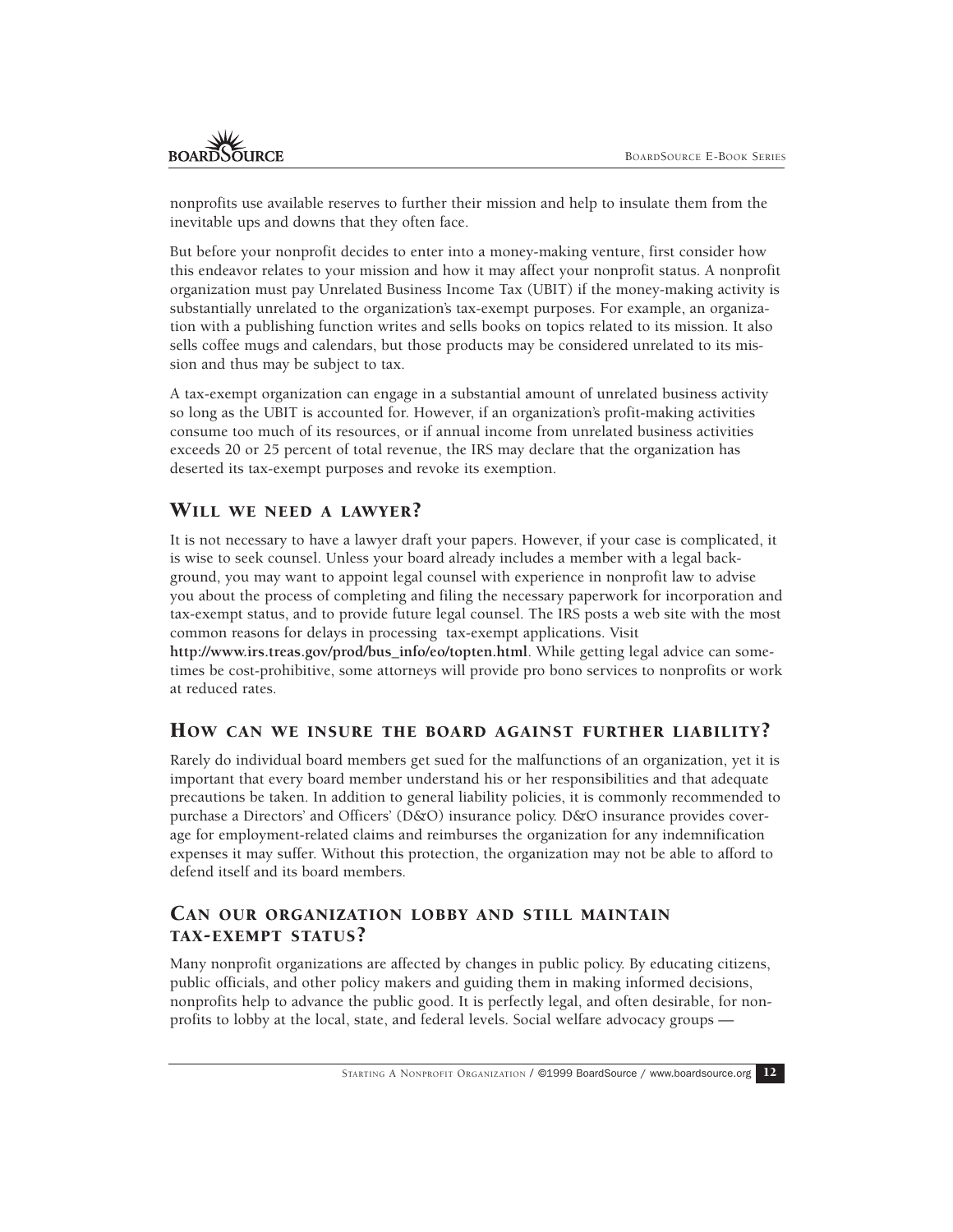$501(c)(4)s$  — and trade associations —  $501(c)(6)s$  — have some flexibility when it comes to lobbying, but 501(c)(3)s can lobby only as long as lobbying is not a substantial part of their operations.  $501(c)(3)$ s are strictly forbidden from participating in or attempting to influence political campaigns and, if caught, may risk losing their tax-exempt status.

## WHAT KIND OF INFORMATION ARE WE REQUIRED TO DISCLOSE TO THE PUBLIC?

The IRS requires all 501(c) organizations with annual revenues exceeding \$25,000 to file Form 990 or Form 990EZ. The information on the 990 must be made open to public inspection and includes the names and address of the organization's officers, directors, or trustees; the names and salaries of the five employees paid more than \$50,000 annually; gross income for the year; dues received from members; expenses; the organization's balance sheet; and total contributions, including gifts, grants, and government contracts. However, for reasons of privacy, charities are not required to publicly disclose the attachment to the 990 that includes an itemized list of all contributions of over \$5,000.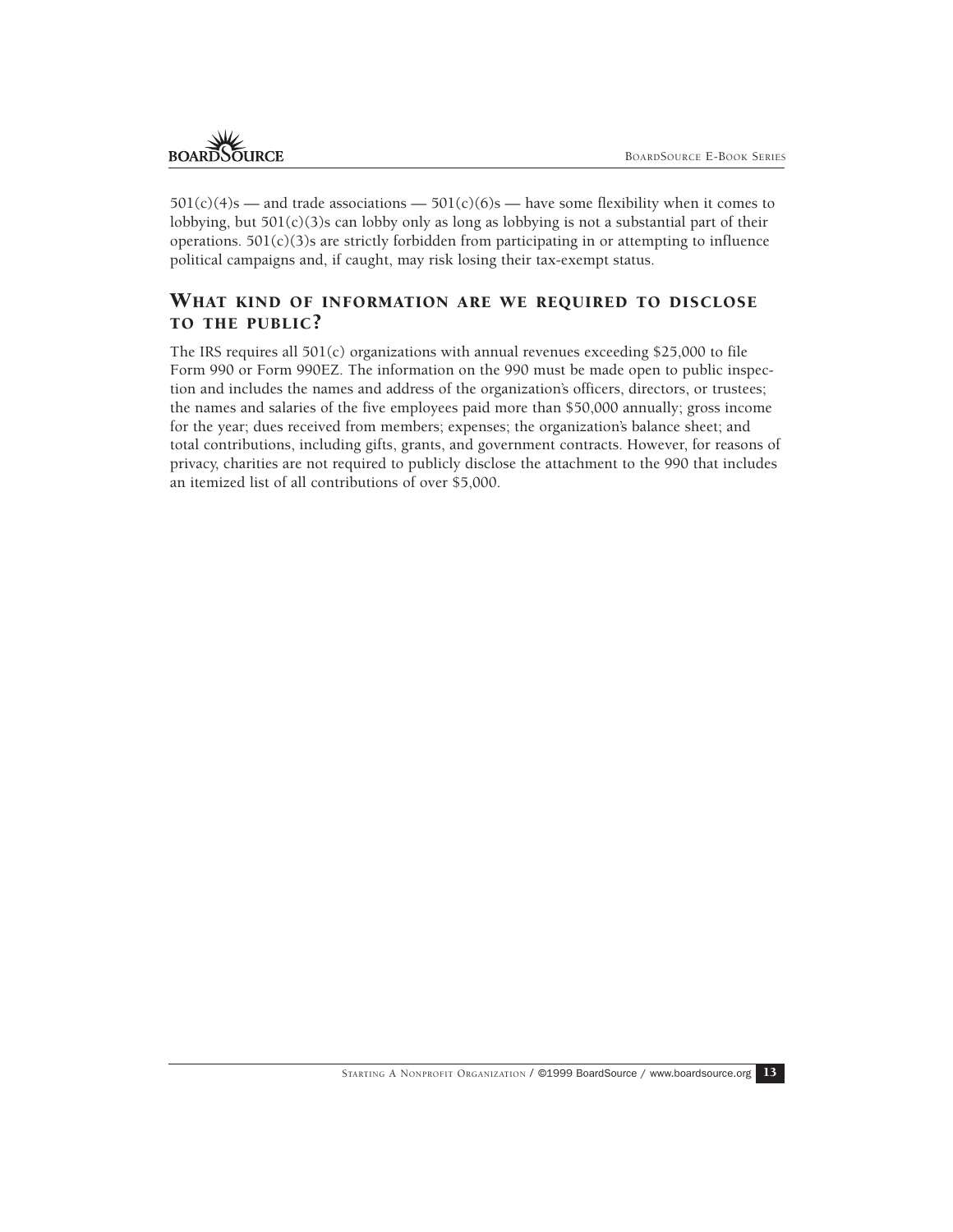**BOARDSOURCE** 

# *Steps for Getting Started*

There are several steps to beginning your nonprofit organization. Creating proper procedures for the board to follow early on in the process helps to build a strong foundation for future decision making. This includes clarifying roles, drafting bylaws, creating job descriptions, and providing proper orientation for new members as they come onto the board.

# 1. IDENTIFY THE MISSION

Every organization should have a written mission statement that expresses its reason for being. The mission statement doesn't have to be elaborate. It can be stated in one succinct sentence for instance, "Our mission is to improve the lives of adults in our community with low or no literacy skills." You may also want to write a vision statement of how you see the community benefiting from the organization's programs and services. The vision statement expresses the organization's big dream and may say something like, "Our vision is for every adult in our community to be able to read and be fully employable."

# 2. RESEARCH COMMUNITY NEEDS

Look at the community and research your market. Are there other organizations meeting this same need? If so, would your organization provide something different from or duplicate their programs and services? You may want to look into the option of merging with a competing organization or developing a program that works in cooperation with or as part of an existing organization. Check with your local United Way, university, volunteer center, or state association of nonprofits to find out about other similar organizations in similar service areas.

### 3. REQUEST MATERIALS FROM YOUR SECRETARY OF STATE OR STATE ATTORNEY GENERAL

Obtain the necessary nonprofit incorporation materials by contacting either your secretary of state or state attorney general's office. The incorporation package will vary from state to state, but should include some of the following information: a nonprofit Articles of Incorporation form, corporation statutes specifying technical requirements for operating the nonprofit, a list of filing and processing fees, and instructions for registering your corporate name.

# 4. FORM A BOARD OF DIRECTORS

The founding board will help translate the ideas behind the organization into reality through planning and fund-raising. As the organization matures, the nature and composition of the board will also change. Early in the process, elect a board chair and board officers — vice chair, treasurer, and secretary. If possible, identify the organization's chief executive — the person who will run the day-to-day operations. Create job descriptions for all members to help in clarifying their roles. Determine your committee structure and appoint committee chairs. See the appendix for sample board officer job descriptions.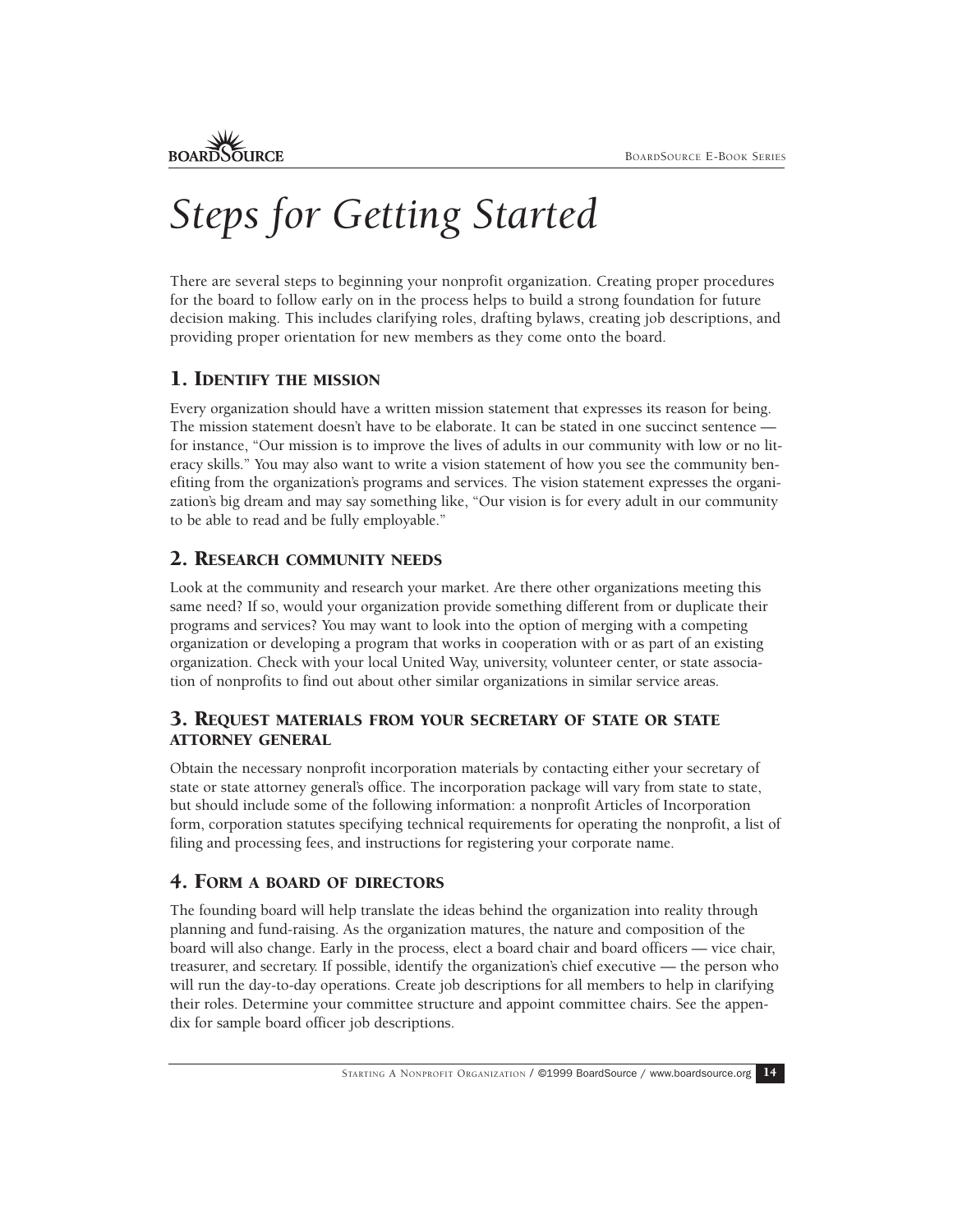### 5. CHOOSE A NAME FOR THE ORGANIZATION

Be thoughtful about selecting a name for your organization. The name you choose identifies who you are and what you do. Check with your secretary of state to determine whether the names you are considering have already been registered in your state. Once you have decided on a corporate name, reserve that name while you proceed with the rest of your paperwork. Once the Articles of Incorporation have been completed, further name protection can be obtained by contacting your secretary of state and the U.S. Patent and Trademark Office.

# 6. DRAFT BYLAWS

Bylaws — the significant written rules by which an organization is governed — should be drafted and approved by the board early in the organization's development. Bylaws should contain policies for term limits, committee structure, conflict of interest, resignation and removal of officers and directors, meeting attendance and notification, duties of officers, indemnification of officers, and the board's procedures for conducting its order of business. Consult an attorney experienced in nonprofit law as you finalize your bylaws.

# 7. PREPARE AND FILE ARTICLES OF INCORPORATION

Pay close attention to the filing requirements in your state for your Articles of Incorporation. Improperly filed paperwork can result in the rejection of your Articles. The Articles of Incorporation include the name of your organization, the name and address of the corporation's registered agent (generally the board chair or chief executive), your statement of purpose, the names and addresses of the incorporators (or board members), the duration of the corporation, membership provisions, and any additional provisions. Leave some room for flexibility. Changing your Articles of Incorporation — unlike amending your bylaws — can be cumbersome.

# 8. DEVELOP A PLAN

To better serve the mission of the organization and be successful in fund-raising and recruiting board and staff, nonprofit organizations need to develop a solid, strategic institutional plan. Strategic plans convey the vision, mission, and program goals of the organization; they can be one to three years in scope and should be reviewed on an annual basis. The organization's financial plan comes from the organization's strategic plan. Board involvement in the strategic planning process helps renew commitment and enables board members to understand the staffing, fund-raising, and program needs for the organization.

# 9. DEVELOP A BUDGET AND FINANCIAL PLAN

Financial oversight and resource development are critical board responsibilities. The budget and financial plan comes out of the strategic planning process and should support the program needs and objectives of the organization. The financial plan includes goals for fund-raising, earned income, and membership.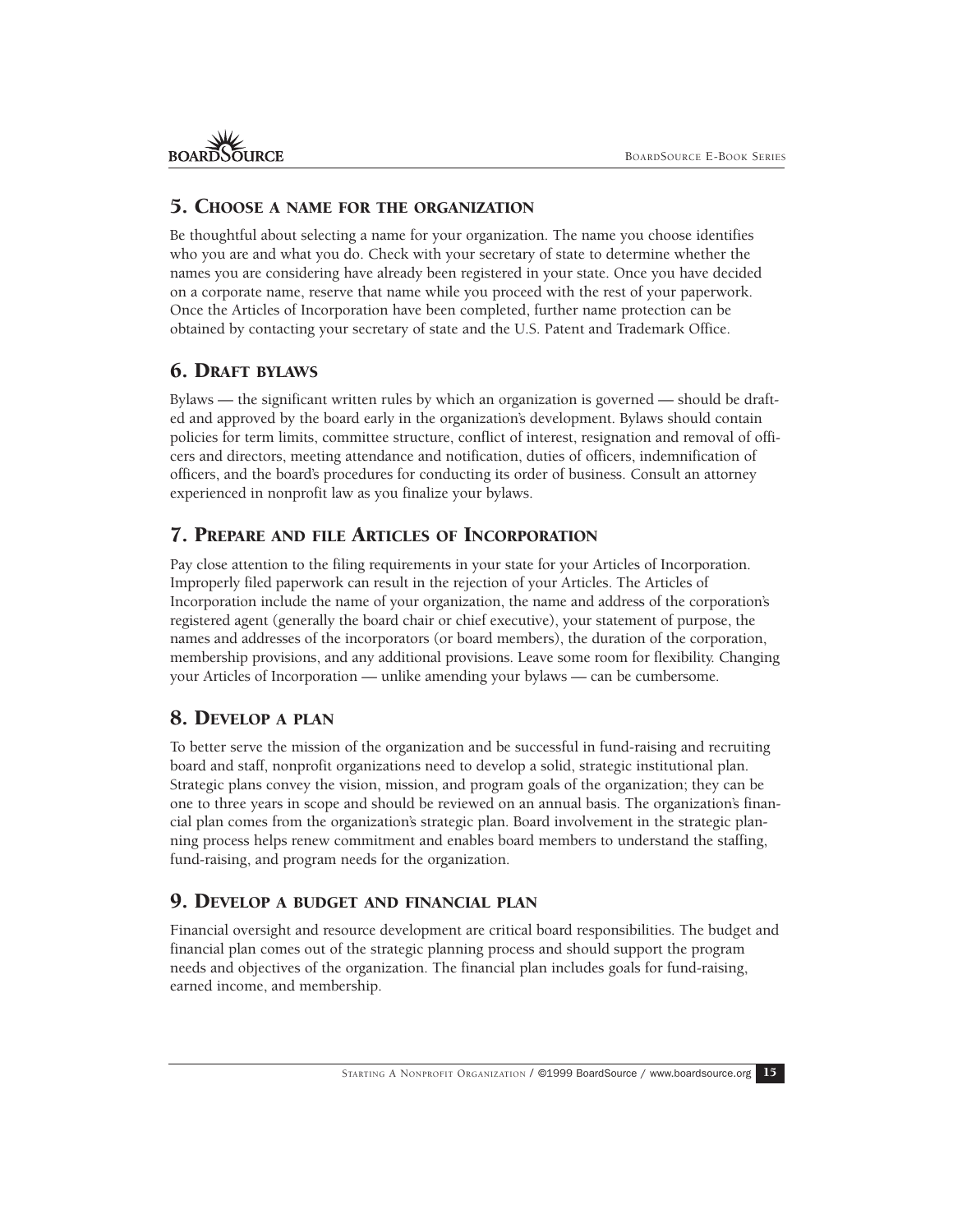**BOARDSOURCE** 

# CASE STUDY

# *Christmas in April*

In 1994, the Greater Las Vegas chapter of Christmas in April, a national home repair and rehabilitation nonprofit, opened its doors. The chapter was launched with help from an executive at Southwest Gas, an active corporate supporter of the national nonprofit, and began by recruiting Beth Gaylor as executive director.

"I didn't realize what I was offering to do," said Gaylor when she began to volunteer as executive director, "but within two or three months, I quickly figured out that I had signed up for a full-time job."

Christmas in April is a national organization dedicated to the repair and rehabilitation of the homes of elderly, disabled, and low-income homeowners unable to do the work themselves. Volunteers of all age groups and social circles participate in the yearly event.

With the support of a major corporation behind the chapter, the chapter invited local groups and organizations to a launching breakfast to introduce the program, garner support, and attract board members. Gaylor said that the launching breakfast was really the most effective tool in developing a board.

Once the board was established, the first major obstacle it encountered was a lack of leadership and experience. "The first mistake I think we made," Gaylor said, "is that we started out with too large a board. We quickly moved up to 20 people who had not clearly identified what they were committing to." Because of the lack of experience among the board members, few had clear ideas of what it meant to be a board member and what each person's role would be on the board.

"We also followed a model — which I learned later on was not a good model — by forming too many committees. We ended up with 20 committees and 20 board members," said Gaylor. After a few years, the board downsized to a dozen committees, and today it has four standing committees and adds others as needed. Board members also recruit committee members from outside the board. "You need to be building the organization by reaching beyond yourself," Gaylor said. "Our committees needed to be bigger than just board members. They needed to reach further into the community, and that turned out to be a great tool for finding prospective board members."

Another problem that the board faced was not knowing how to fine-tune itself. Instead, it remained focused on its mission of home rehabilitation. "It would have been less painful for us if we had slowed down and realized that we needed more of a focus on developing the organization," commented Gaylor. Today the board is composed of about a third of the original members that it had when the organization started five years ago.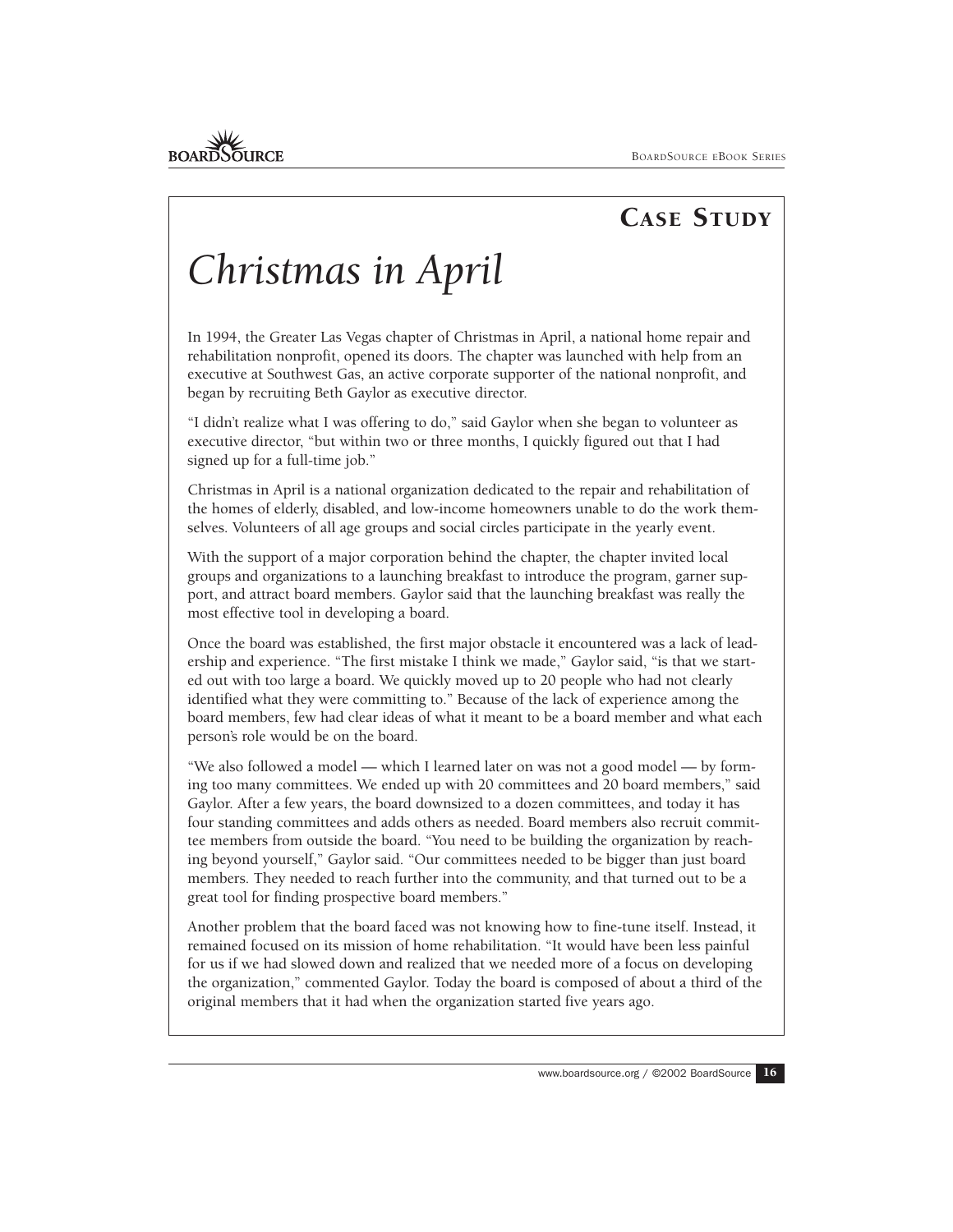## 10. ESTABLISH A RECORD-KEEPING SYSTEM FOR THE ORGANIZATION'S OFFICIAL RECORDS

Create a file to preserve your important corporate documents, including board meeting minutes, bylaws, Articles of Incorporation, financial reports, and other official records. Contact your appropriate state agency for more information on what records you are required to keep in the official files.

# 11. ESTABLISH AN ACCOUNTING SYSTEM

It is exceedingly important for board members to put in place a system of controls when establishing the organization's accounting practices. Nonprofits are accountable to the public, its funders, and, in some instances, government granting bodies. Responsible stewardship of the organization's finances requires the establishment of an accounting system that meets both current and anticipated needs. The organization needs to open a bank account and ascertain whether to use the accrual or cash method of accounting. The size of your organization will likely determine which method to choose, however, it is recommended in *Generally Accepted Accounting Principles* that for financial reporting, the accrual system should be used. If your board does not include someone with a financial or accounting background, consult with a certified public accountant experienced in nonprofit accounting.

## 12. FILE FOR AN INTERNAL REVENUE SERVICE DETERMINATION OF FEDERAL TAX-EXEMPT STATUS

Nonprofit corporations with charitable, educational, scientific, religious, or cultural purposes may receive tax-exempt status under section  $501(c)(3)$  — or sometimes section  $501(c)(4)$ (social welfare organizations) — of the Internal Revenue Code. If you are establishing a chapter of a federated organization or are a subordinate controlled by a central organization, check for whether the parent organization has applied for group exemption. To apply for recognition of tax-exempt, public charity status, obtain Form 1023 (application) and Publication 557 (detailed instructions) from the local IRS office. The filing fee depends upon the size of the organization's budget. The application is an important legal document, so it is advisable to seek the assistance of an experienced attorney when preparing it. You can download copies of both of these documents from the IRS web site at **http://www.irs.gov/bus\_info/eo/**. It is important to file your 1023 within 15 months of the date when your organization was established, or when your Articles of Incorporation were filed. Although the IRS automatically provides a 12-month extension, missing the deadline may result in your organization's receiving recognition as a private foundation. Private foundations are subject to regulations different from those for public charities. If you reapply for public charity status, the IRS will require proof of public support — for example, while private foundations have no restrictions on the number of their funding sources, public charities are required to demonstrate that support comes from a diversified base of funders.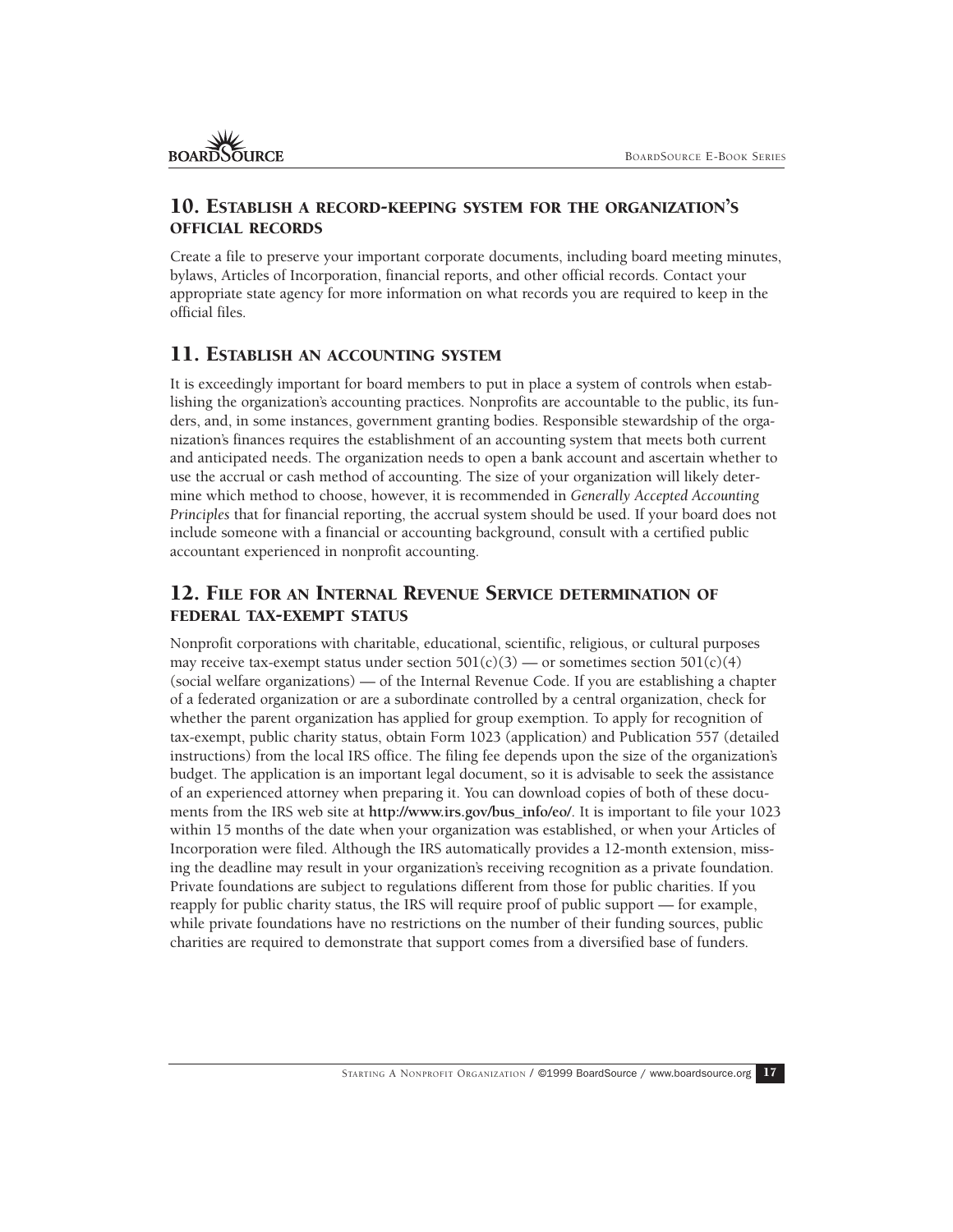# 13. APPLY FOR THE FEDERAL EMPLOYEE IDENTIFICATION NUMBER

Regardless of whether or not you have employees, nonprofits are required to obtain a federal Employee Identification Number (EIN) — also referred to as the federal ID number. Available from the IRS, this number is used to identify the organization when tax documents are filed and is used not unlike an individual's Social Security number. If you received your number prior to incorporation, you will need to apply for a new number under the corporate name. Ask for Form SS-4 when applying for your EIN.

## 14. FILE FOR STATE AND LOCAL TAX EXEMPTIONS

In accordance with state, county, and municipal law, apply for exemption from income, sales, and property taxes. For more information, check with your state, county, or municipal department of revenue.

# 15. MEET THE REQUIREMENTS OF STATE, COUNTY, AND MUNICIPAL CHARITABLE SOLICITATION LAWS

If your organization's plans include fund-raising, be aware that many states and few local jurisdictions regulate organizations that solicit funds within that state, county, or city. Usually compliance involves obtaining a permit or license and then filing an annual report and financial statement. For more information, check with your state attorney general's office, secretary of state, state or local department of revenue, or county or municipal clerk's office.

# 16. APPLY FOR A NONPROFIT MAILING PERMIT

The federal government provides further subsidies for nonprofits with reduced postage rates on bulk mailings. While first-class postage rates for nonprofits remain the same as those for the for-profit sector, second- and third-class rates are substantially less when nonprofits mail to a large number of members or constituencies. The U.S. Postal Service lists eight categories of nonprofits as eligible for standard nonprofit mail rates. Those are agricultural, educational, fraternal, labor, philanthropic, religious, scientific, and veterans organizations. For more information on eligibility, contact the U.S. Postal Service and ask for Publication 417, *Nonprofit Standard Mail Eligibility*.

## 17. ON AN ONGOING BASIS, RE-EVALUATE THE BOARD'S COMPOSITION AND ROLE

As your organization grows and matures, so will the needs of its board. After the first year, take a look at the board's composition and examine whether the addition of new talent could make a difference. Do you have someone who is tapped into the fund-raising community and can help bring in necessary funds? Would the addition of someone from a large corporation bring in a different perspective when your are deciding how to proceed with a for-profit venture? At the same time, take a look at the role of the board and its relationship to the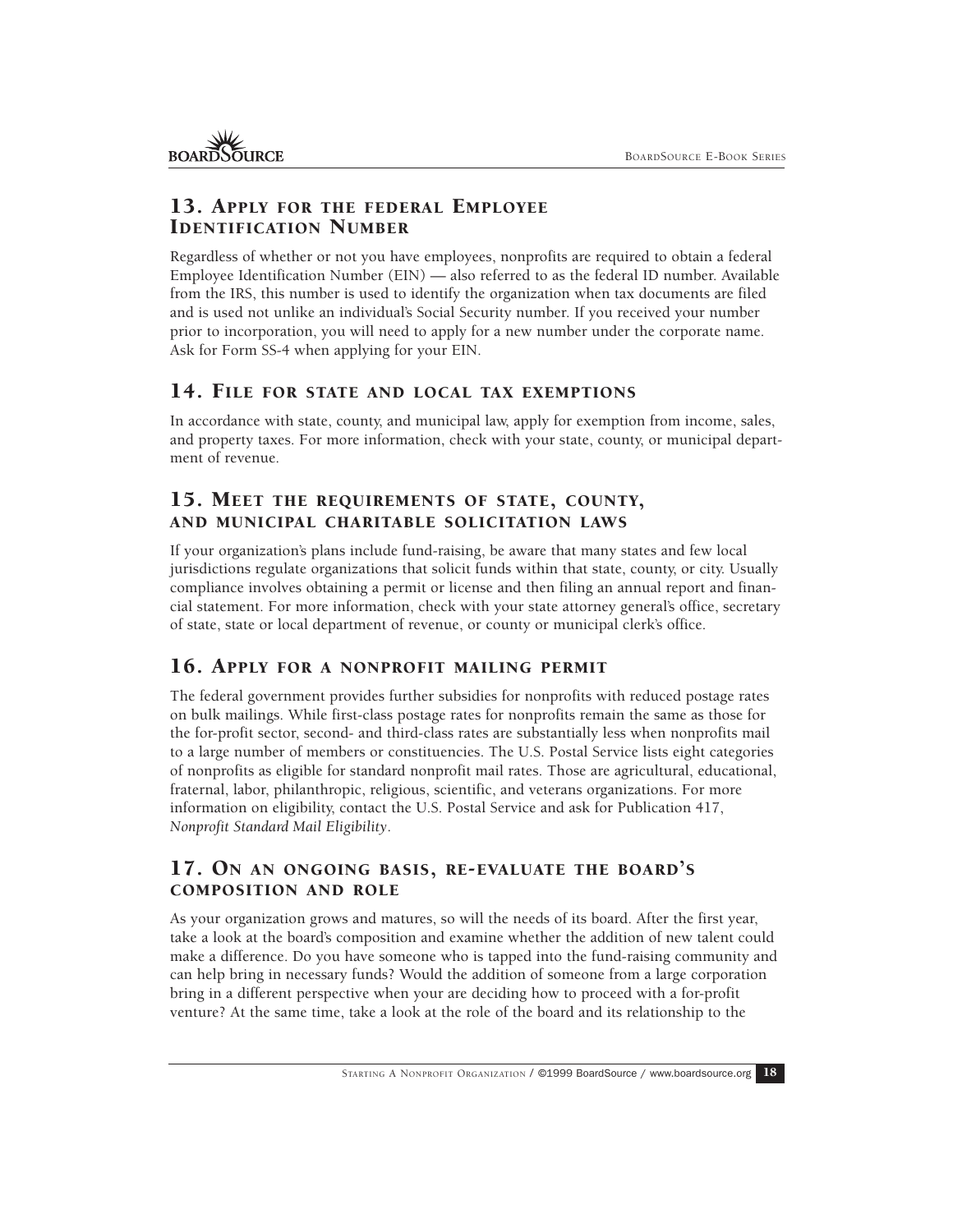organization. Have paid staff taken on some of the responsibilities that previously belonged to the board? How has the role of the board changed since its inception?

Approximately every three years, it is important that the board conduct a more thorough evaluation of itself. BoardSource's *Self-Assessment for Nonprofit Governing Boards* is an evaluation tool specifically designed to help boards determine how well they are carrying out their responsibilities and where they need to make improvements. You may want to plan a selfassessment as part of an annual board retreat or bring in a consultant to provide an objective evaluation of the board's performance.

Ongoing board development and training can also be critical to the board's overall performance. An annual board retreat is an ideal time to focus on board development issues. A variety of board development resources (books, videos, workshops, and customized training) are available to help board members better understand their roles and provide basic skills-building opportunities. Check with your local nonprofit management association or nonprofit support center for workshops and board consulting services that they provide.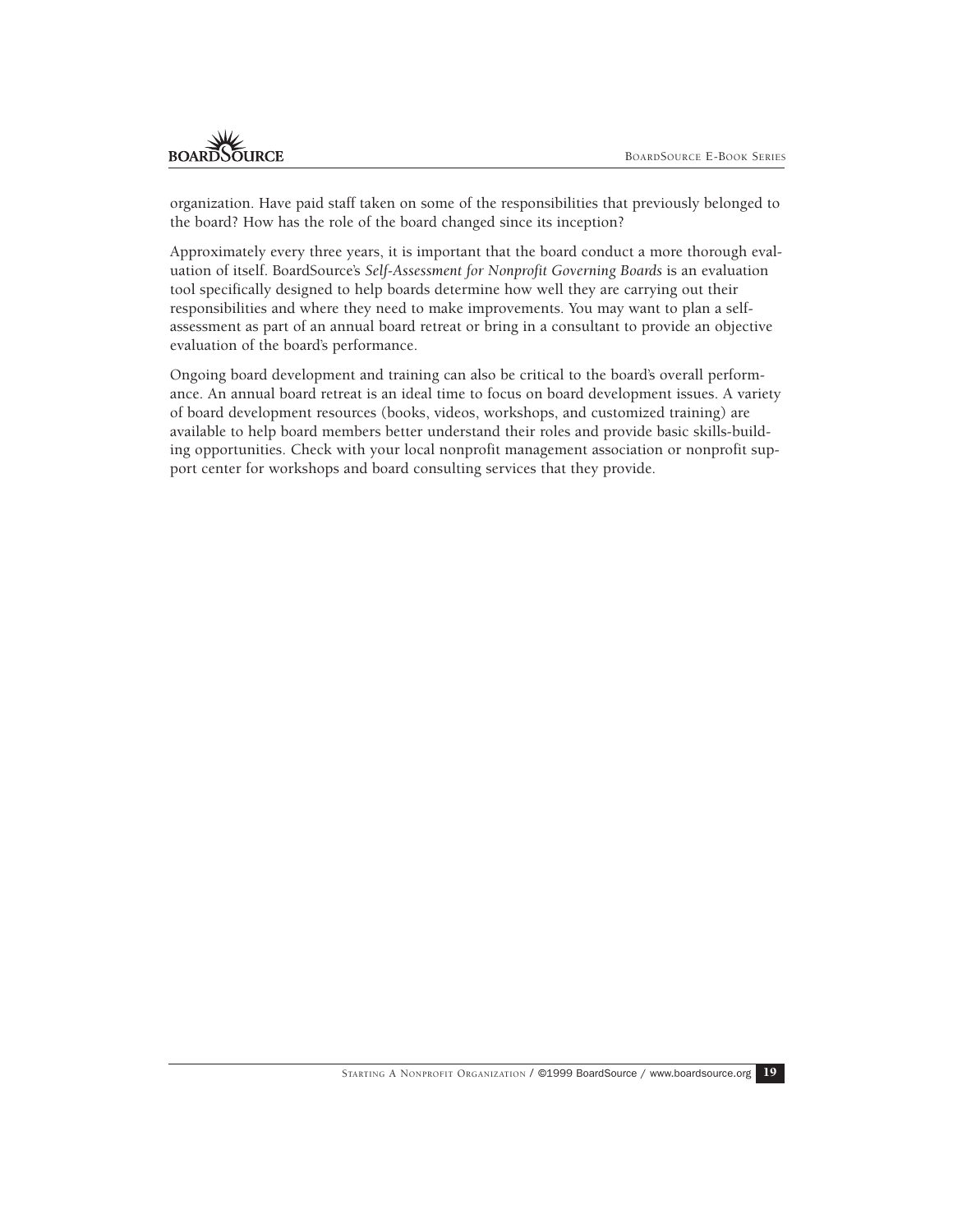**BOARDSOURCE** 

# *The New America Foundation*  CASE STUDY

When Ted Halstead, at the age of 25, founded his first nonprofit organization — a nonprofit economic and environmental policy think tank called Redefining Progress — he lacked experience, funding, and contacts. Five years later, as the founding president and CEO of the New America Foundation, Halstead is launching another nonprofit from a more seasoned perspective.

The New America Foundation (NAF) is an independent, nonpartisan, nonprofit public policy institute whose mission is to train and support the next generation of public intellectuals and build a new set of political ideas based on innovative and pragmatic solutions to the nation's most pressing problems. Already, NAF has raised a half a million dollars and established an impressive board of directors which includes founding chair James Fallows, Halstead, George Stephanopoulos, and Laura D'Andrea Tyson.

By carefully defining its board's role and responsibilities, the NAF has been able to attract a high-profile board from the outset. "We designed a rather unique job description for our board, which is limited in terms of time commitment and which has a very clear function," said Halstead. "Our board's primary role is not to fund-raise; it is to help guide the mission and intellectual agenda of the organization."

NAF board members' main responsibility is selecting NAF's senior fellows. Each fellow will receive an award ranging from \$10,000 to \$50,000. The awards are intended to help launch the careers of political thinkers and writers.

Despite the outward appearance that NAF is already a successful venture, Halstead cautions that it has still been a difficult process. "No organization takes off easily," he says. "Every step of the way was make or break for us, and we were constantly questioning whether or not we could get funding or a good board chair. I think it's a real credit to us all that we stuck it out and stuck together."

"Another purpose for a board," Halstead explained, "is creating an external political identity for the organization so that when the media start writing stories about you, there's a clear sense of where this group comes from."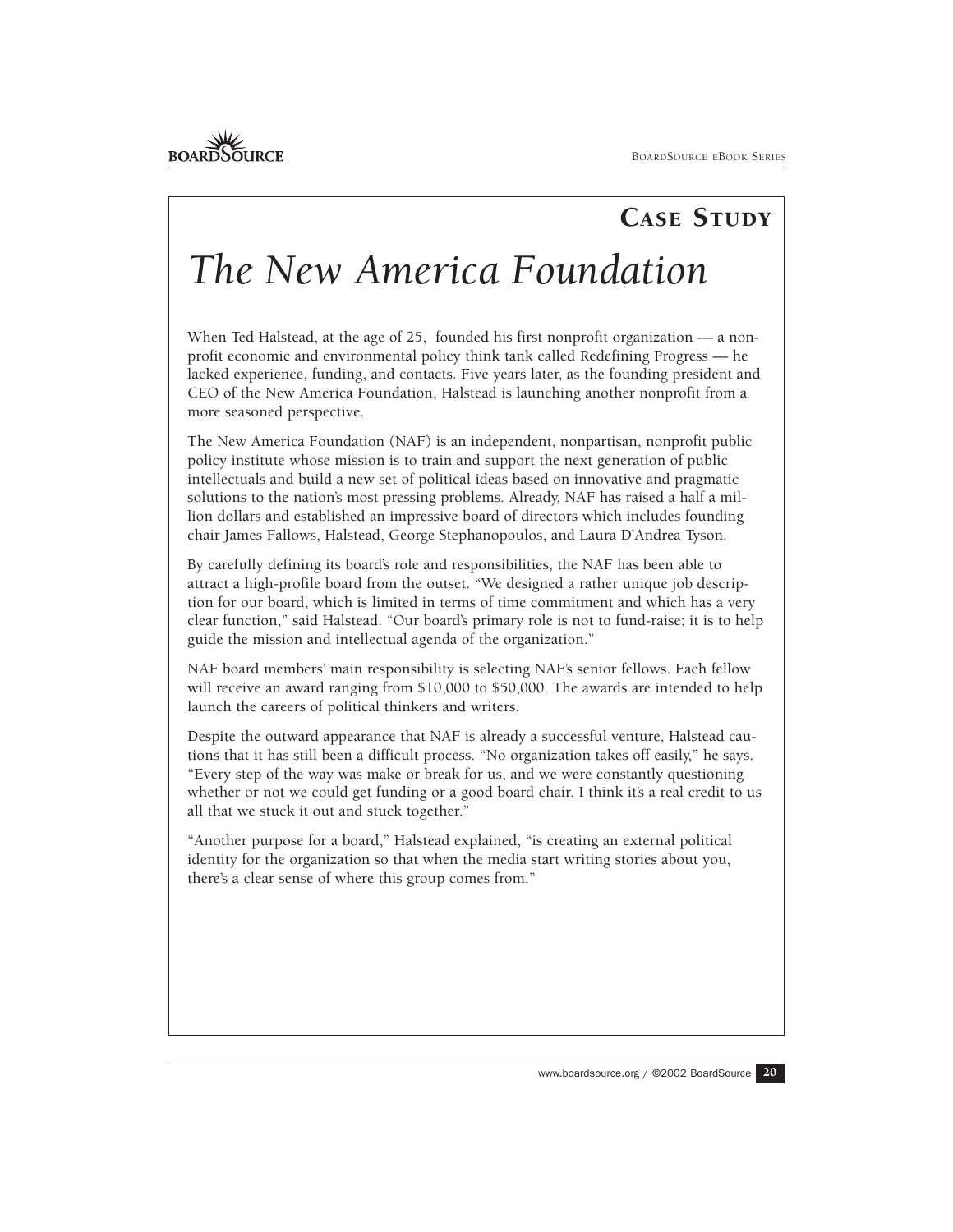

# *Appendix*

# *Ten Basic Responsibilities of Nonprofit Boards*

### 1. DETERMINE THE ORGANIZATION'S MISSION AND PURPOSE

A statement of mission and purpose should articulate the organization's goals, means, and primary constituents served. It is the board's responsibility to create the mission statement and review it periodically for accuracy and validity. Each individual board member should fully understand and support it.

### 2. SELECT THE CHIEF EXECUTIVE

Boards must reach consensus on the chief executive's job description and undertake a careful search process to find the most qualified individual for the position.

### 3. SUPPORT THE CHIEF EXECUTIVE AND REVIEW HIS OR HER PERFORMANCE

The board should ensure that the chief executive has the moral and professional support he or she needs to further the goals of the organization. The chief executive, in partnership with the entire board, should decide upon a periodic evaluation of his or her performance.

#### 4. ENSURE EFFECTIVE ORGANIZATIONAL PLANNING

As stewards of an organization, boards must actively participate with the staff in an overall planning process and assist in implementing the plan's goals.

#### 5. ENSURE ADEQUATE RESOURCES

One of the board's foremost responsibilities is to provide adequate resources for the organization to fulfill its mission. The board should work in partnership with the chief executive and development staff, if any, to raise funds from the community.

#### 6. MANAGE RESOURCES EFFECTIVELY

The board, in order to remain accountable to its donors, the public, and to safeguard its taxexempt status, must assist in developing the annual budget and ensuring that proper financial controls are in place.

#### 7. DETERMINE, MONITOR, AND STRENGTHEN THE ORGANIZATION'S PROGRAMS AND SERVICES

The board's role in this area is to determine which programs are the most consistent with an organization's mission and to monitor their effectiveness.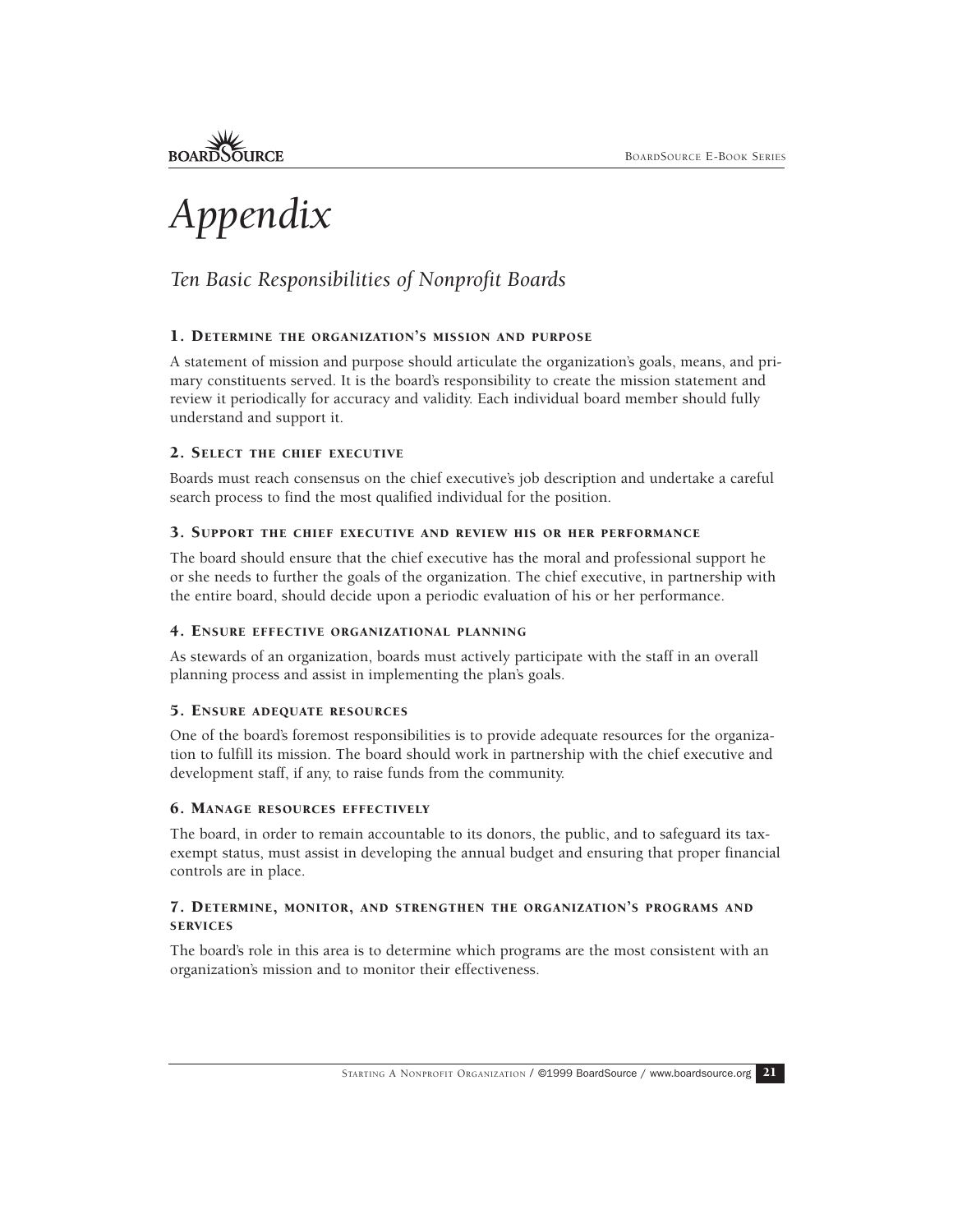#### 8. ENHANCE THE ORGANIZATION'S PUBLIC STANDING

An organization's primary link to the community, including constituents, the public, and the media, is the board. Clearly articulating the organization's mission, accomplishments, and goals to the public, and garnering support from important members of the community, are important elements of a comprehensive public relations strategy.

#### 9. ENSURE LEGAL AND ETHICAL INTEGRITY AND MAINTAIN ACCOUNTABILITY

The board is ultimately responsible for ensuring adherence to legal standards and ethical norms. Solid personnel policies, grievance procedures, and a clear delegation to the chief executive of hiring and managing employees will help ensure proper decorum in this area. The board must establish pertinent policies, and adhere to provisions of the organization's bylaws and articles of incorporation.

#### 10. RECRUIT AND ORIENT NEW BOARD MEMBERS AND ASSESS BOARD PERFORMANCE

All boards have a responsibility to articulate and make known their needs in terms of member experience, skills, and many other considerations that define a "balanced" board composition. Boards must also orient new board members to their responsibilities and the organization's history, needs, and challenges. By evaluating its performance in fulfilling its responsibilities, the board can recognize its achievements and reach consensus on which areas need to be improved.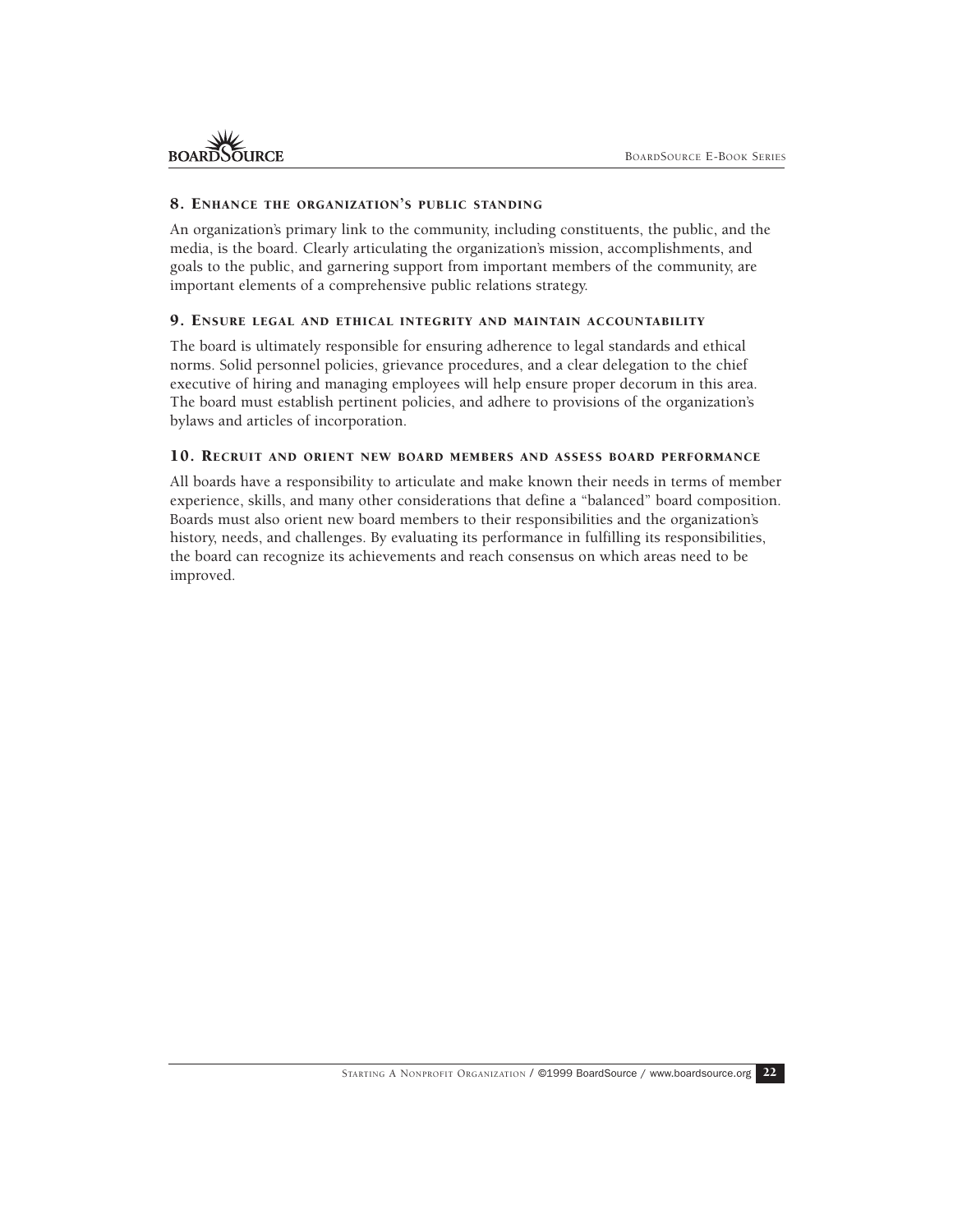# INDIVIDUAL BOARD MEMBER RESPONSIBILITIES

- Attend all board and committee meetings and functions, such as special events
- Be informed about the organization's mission, services, policies, and programs
- Review agenda and supporting materials prior to board and committee meetings
- Serve on committees and offer to take on special assignments
- Make a personal financial contribution to the organization
- Inform others about the organization
- Suggest possible nominees to the board who can make significant contributions to the work of the board and the organization
- Keep up-to-date on developments in the organization's field
- Follow conflict-of-interest and confidentiality policies
- Refrain from making special requests of the staff
- Assist the board in carrying out its fiduciary responsibilities, such as reviewing the organization's annual financial statements

# PERSONAL CHARACTERISTICS TO CONSIDER

#### ABILITY TO:

• listen, analyze, think clearly and creatively, work well with individual people and groups

#### WILLINGNESS TO:

• prepare for and attend board and committee meetings, ask questions, take responsibility and follow through on a given assignment, contribute personal and financial resources in a generous way according to personal circumstances, open doors in the community, evaluate oneself

#### WILLINGNESS TO DEVELOP CERTAIN SKILLS IF YOU DO NOT ALREADY POSSESS THEM, SUCH AS TO:

• cultivate and solicit funds, cultivate and recruit board members and other volunteers, read and understand financial statements, learn more about the substantive program area of the organization

#### POSSESS:

• honesty; sensitivity to and tolerance of differing views; a friendly, responsive, and patient approach; community-building skills; personal integrity; a developed sense of values; concern for your nonprofit's development; a sense of humor

Board responsibilities taken from *Ten Basic Responsibilities of Nonprofit Boards*. Board member responsibilities taken from *Six Keys to Recruiting, Orienting, and Involving Nonprofit Board Members*.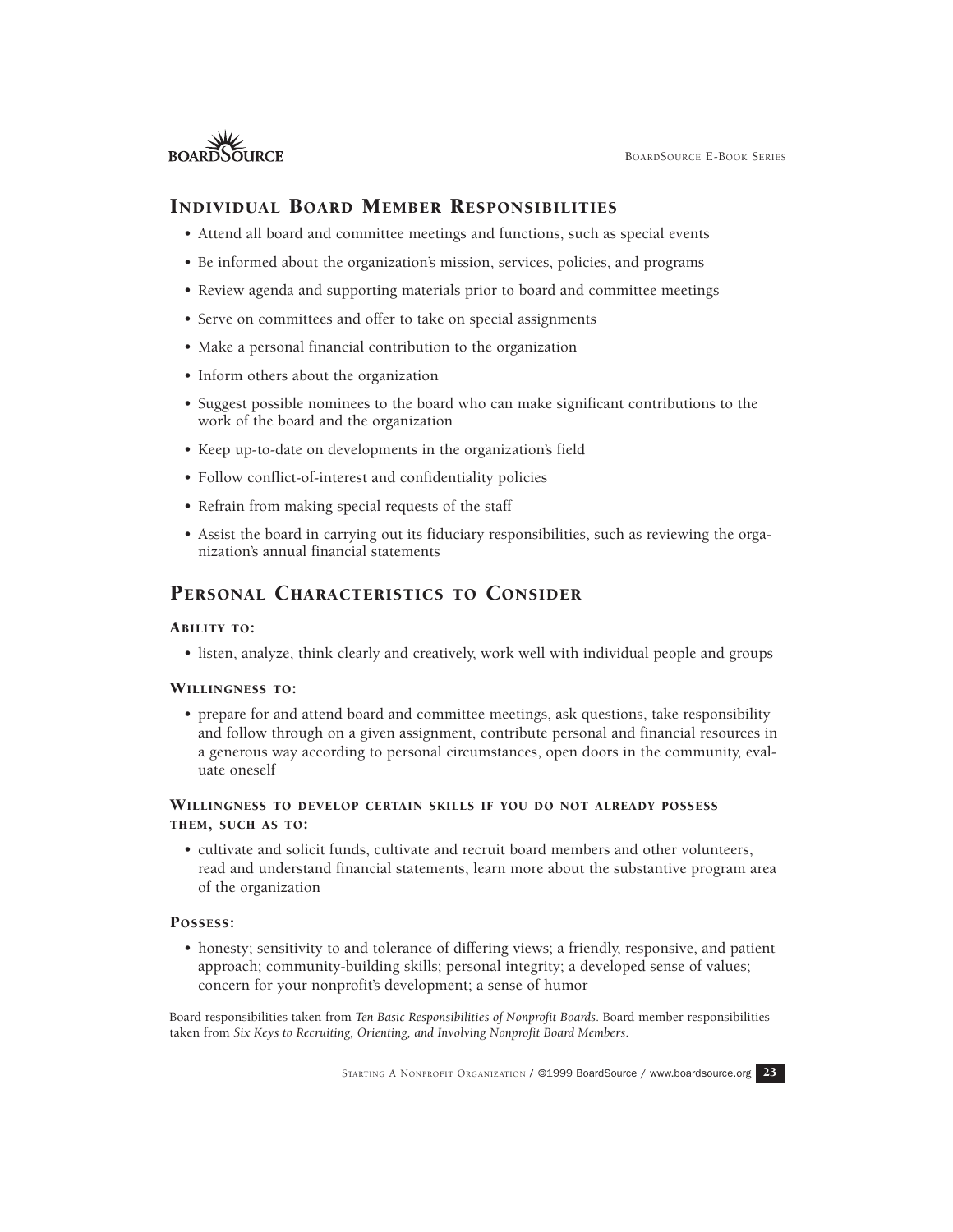**BOARDSOURCE** 

# *Sample Job Descriptions for Board Officers*

# PRESIDENT/CHAIR OF THE BOARD

- Oversee board and executive committee meetings
- Serve as ex officio member of all committees
- Work in partnership with the chief executive to make sure board resolutions are carried out
- Call special meetings if necessary
- Appoint all committee chairs and with the chief executive, recommend who will serve on committees
- Assist the chief executive in preparing the agenda for board meetings
- Assist the chief executive in conducting new board member orientation
- Oversee searches for a new chief executive
- Coordinate the chief executive's annual performance evaluation
- Work with the nominating committee to recruit new board members
- Coordinate periodic board assessment with the chief executive
- Periodically consult with board members on their roles and help them assess their performance

# VICE PRESIDENT OF THE BOARD

- Attend all board meetings
- Serve on the executive committee
- Carry out special assignments as requested by the board president
- Understand the responsibilities of the board president and be able to perform these duties in the president's absence
- Participate as a vital part of the board leadership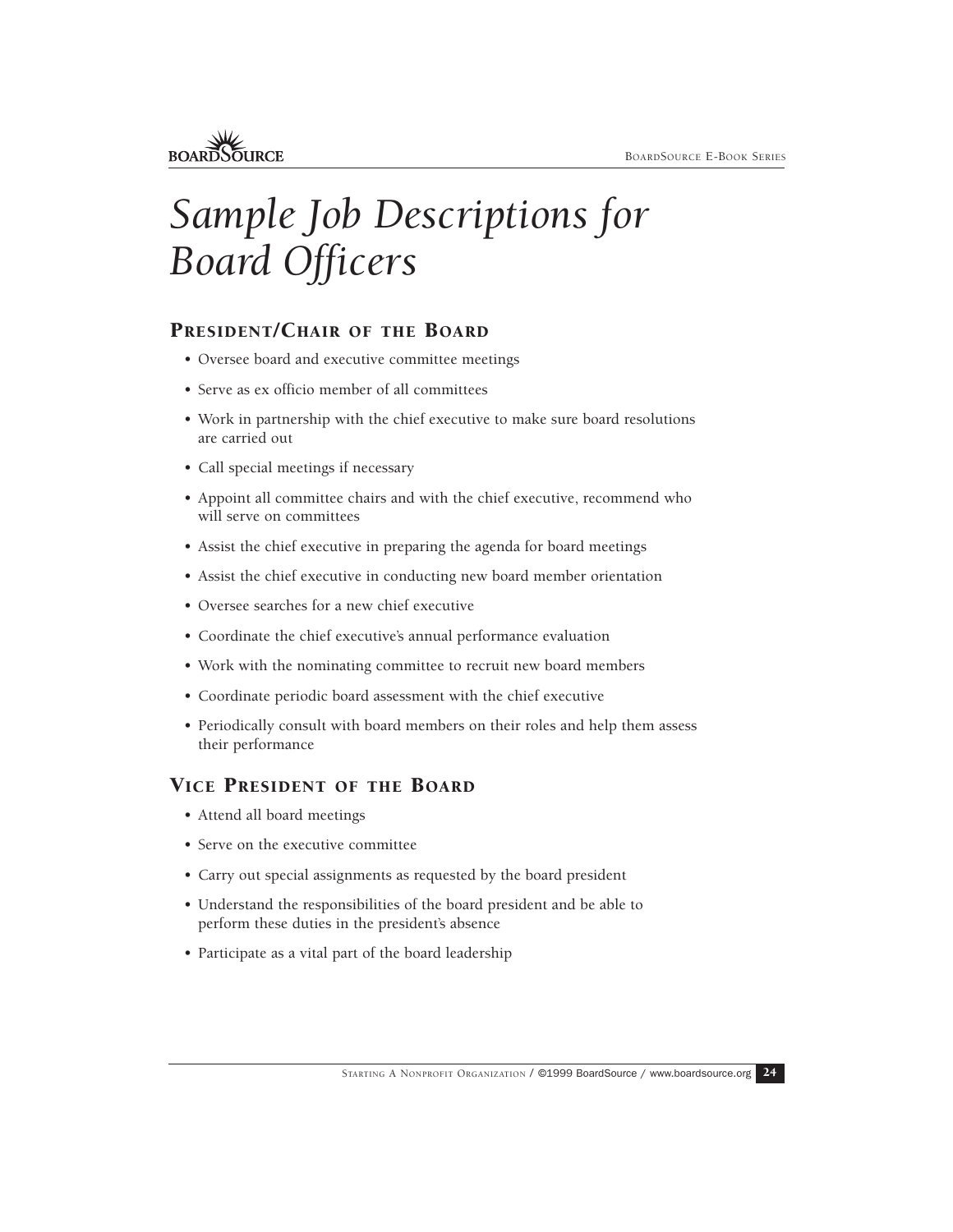### SECRETARY OF THE BOARD

- Attend all board meetings
- Serve on the executive committee
- Maintain all board records and ensure their accuracy and safety
- Review board minutes
- Assume responsibilities of the president in the absence of the board president, presidentelect, and vice president
- Provide notice of board meetings and committee meetings when such notice is required

### TREASURER OF THE BOARD

- Maintain knowledge of the organization and personal commitment to its goals and objectives
- Understand financial accounting for nonprofit organizations
- Serve as financial officer of the organization and as chair of the finance committee
- Manage, with the finance committee, the board's review of and action related to the board's financial responsibilities
- Work with the chief executive and the chief financial officer to ensure that appropriate financial reports are made available to the board on a timely basis, and assist the chief executive or the chief financial officer in preparing the annual budget and presenting the budget to the board for approval
- Review the annual audit and answer board members' questions about the audit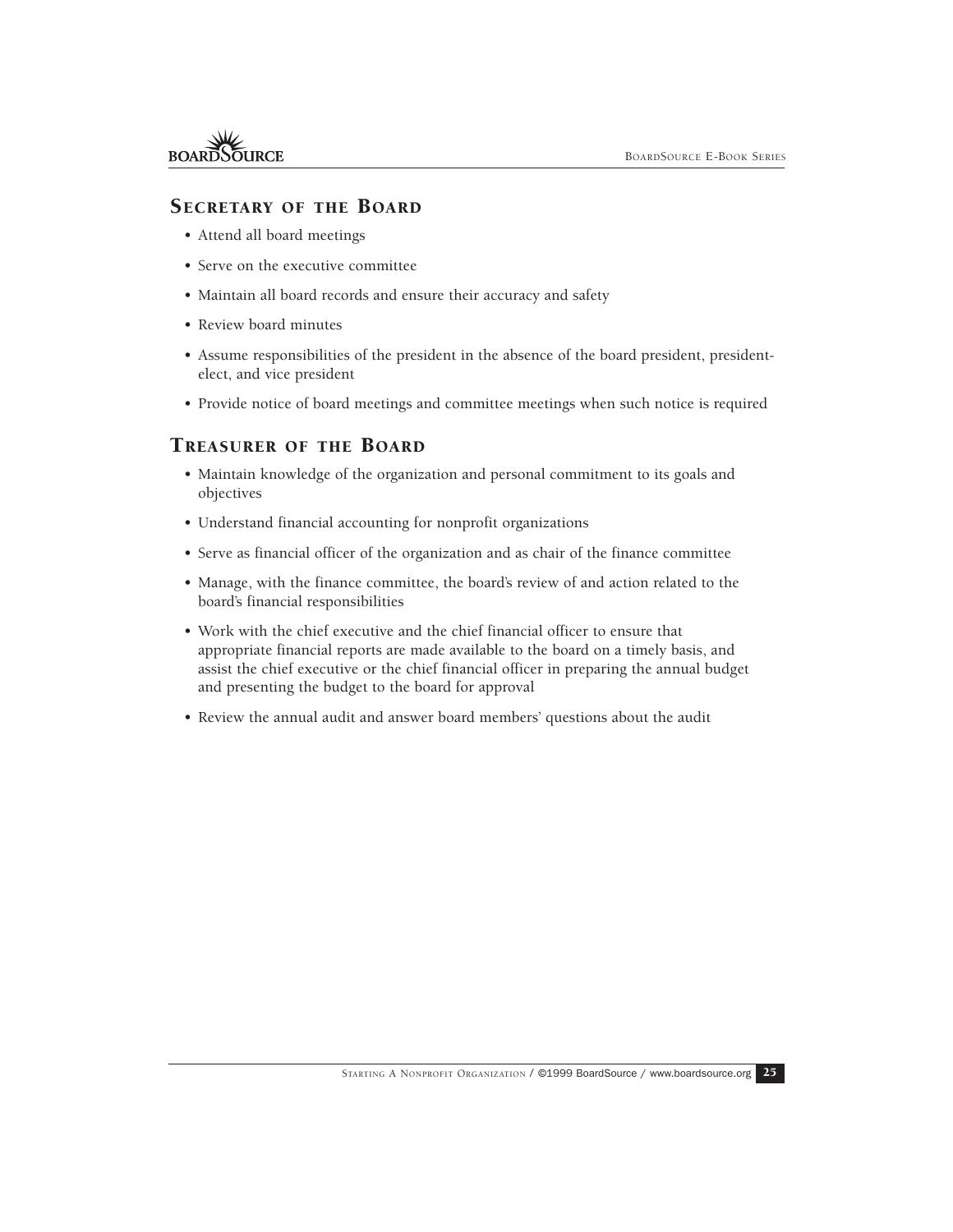# *Major IRS Classifications*

# $501(c)(3)$

- Broadly classified by the IRS as "*public charities*," 501(c)(3) organizations promote religious, educational, scientific, and literary education, and more traditional charitable activities such as feeding the poor, housing the homeless, and preventing cruelty to children and animals. Examples include Reading Is Fundamental, So Others May Eat, and the Humane Society of the United States.
- *Private foundations* are also classified under 501(c)(3). These organizations fund charitable activities through grants to other nonprofit organizations. Most do not operate or administer programs directly.  $501(c)(3)$  organizations are classified as "private foundations" unless they meet one of several tests for "public support."
- *Private operating foundations* are also classified as 501(c)(3)s. A private operating foundation offers programs and services, but it is technically a private foundation because it receives funding from a single source such as an endowment and therefore cannot pass the "public support" test.

# $501(c)(4)$

- *Social welfare organizations* have the latitude to participate in legislative advocacy, lobbying, and political campaign activities. The National Association for the Advancement of Colored People, the National Rifle Association, and the National Organization for Women are examples.
- $501(c)(4)$ s may lobby as a primary activity without jeopardizing their exempt status.  $(501(c)(3)$  organizations may also lobby but are subject to tighter limits on the amount of time and money devoted to lobbying activities.)
- $501(c)(4)$ s may be required to either provide notice to members regarding the percentage of dues paid that are applicable to lobbying activities or pay a proxy tax. Donations made to  $501(c)(4)$ s are not tax-deductible.

# $501(c)(6)$

- *Professional societies and trade associations* are classified by the IRS as 501(c)(6). These organizations must be devoted to the improvement of business conditions of one or more lines of business. Examples include the American Dental Association and the American Snack Food Association. For more information about professional societies, contact the American Society of Association Executives (the trade association for association professionals).
- Contributions to these organizations are not tax-deductible as charitable contributions but may be deductible as a business expense.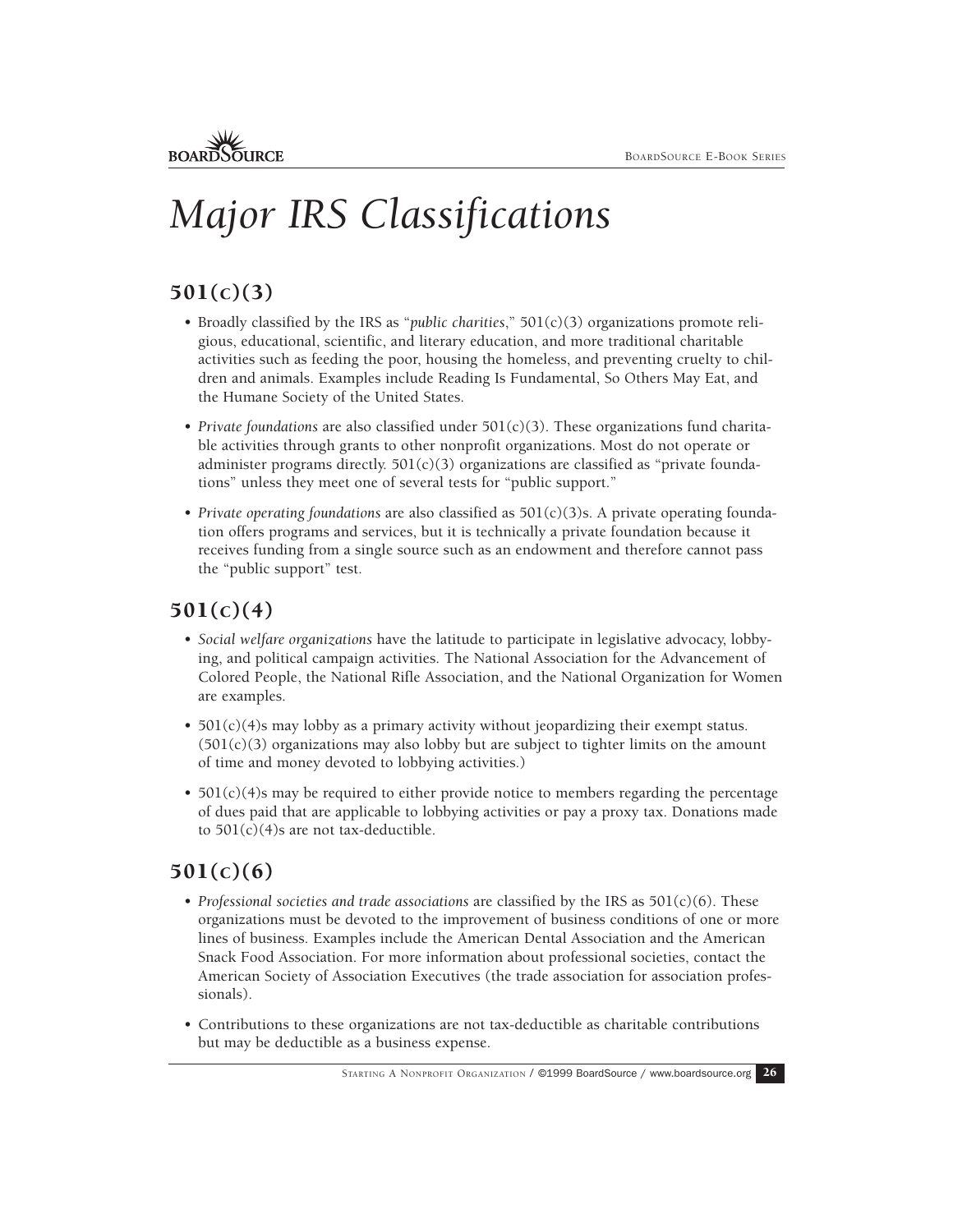• Additionally,  $501(c)(6)$ s may lobby as a primary activity without jeopardizing their exempt status. However, they may be required to either provide notice to members regarding the percentage of dues paid that are applicable to lobbying activities or pay a proxy tax.

The IRS lists 24 total 501(c) designations.

### IRS 501(C) ORGANIZATIONS AND DESCRIPTIONS

- 501(c)(1) Federal Corporations
- $501(c)(2)$  Corporations Holding Title to Property for Exempt Organizations
- 501(c)(3) Religious, Educational, Charitable, Scientific, Literary Organizations, Testing for Public Safety, Fostering National or International Amateur Sports Competitions, or Promoting the Prevention of Cruelty to Children or Animals
- 501(c)(4) Civil Leagues, Social Welfare Organizations, Local Employee Associations
- 501(c)(5) Labor, Agricultural, or Horticultural Organizations
- 501(c)(6) Business Leagues, Chambers of Commerce, etc.
- 501(c)(7) Social and Recreational Clubs
- 501(c)(8) Fraternal Beneficiary Societies
- 501(c)(9) Volunteer Employees Beneficiary Associations
- 501(c)(10) Domestic Fraternal Societies
- 501(c)(11) Local Teacher Retirement Fund Associations
- 501(c)(12) Benevolent Life Insurance Associations, Mutual Water and Telephone Companies, etc.
- 501(c)(13) Cemetery Companies
- 501(c)(14) Credit Unions
- 501(c)(15) Mutual Insurance Companies
- 501(c)(16) Farmers Cooperatives
- 501(c)(17) Supplemental Unemployment Benefit Trusts
- 501(c)(18) Employee-Funded Pension Trusts
- 501(c)(19) War Veterans Organizations
- 501(c)(20) Group Legal Service Organizations
- 501(c)(21) Black Lung Benefit Trusts
- 501(c)(22) Withdrawal Liability Payment Funds
- 501(c)(23) Veterans Organizations (created before 1880)
- 501(c)(25) Title-Holding Companies
- 501(c)(26) State-Sponsored Organization Providing Healthcare Coverage for High-Risk Individuals
- 501(c)(27) State-sponsored Worker's Compensation Reinsurance Organization

STARTING A NONPROFIT ORGANIZATION / @1999 BoardSource / www.boardsource.org 27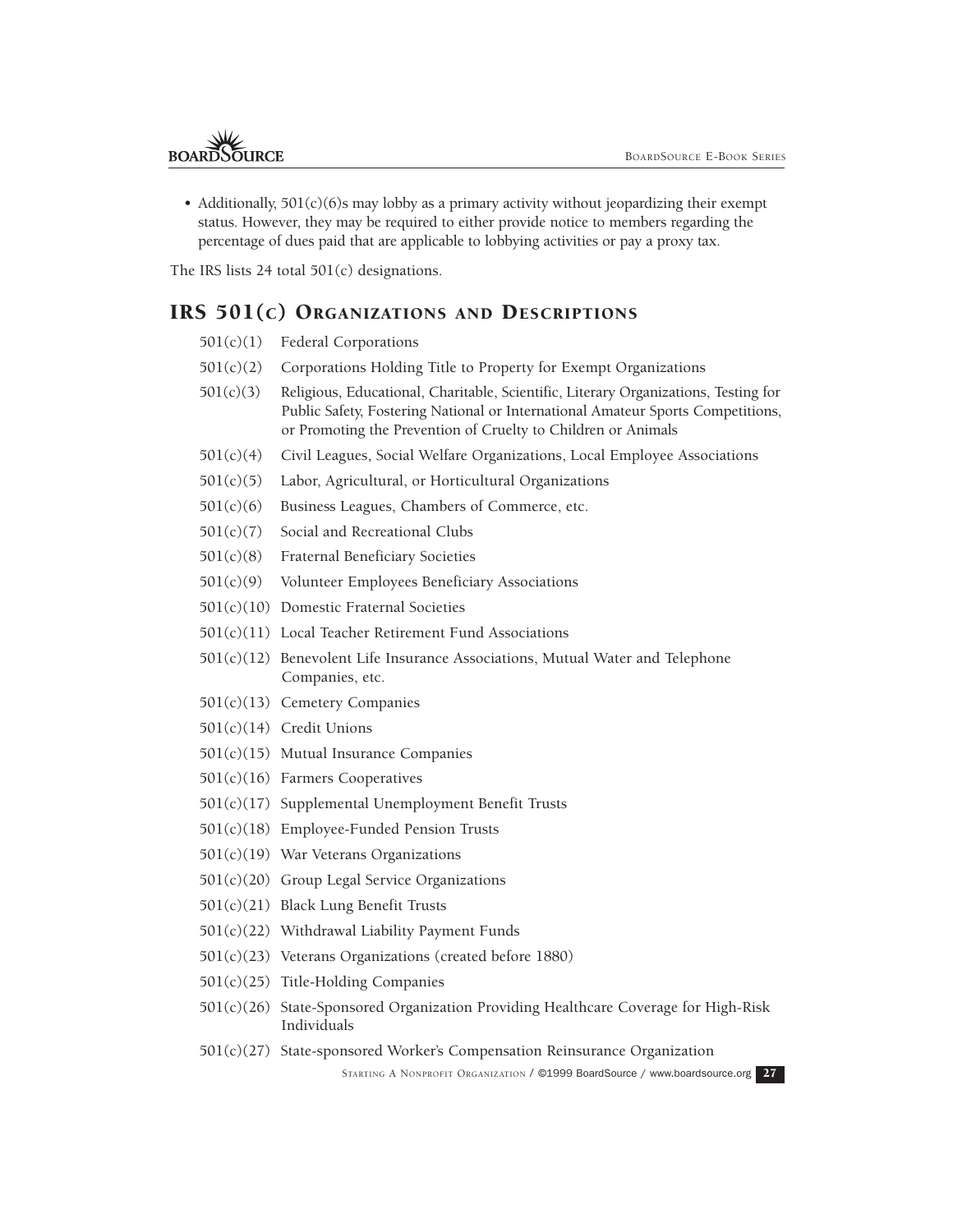# *Suggested Resources*

### GOVERNANCE

Andringa, Robert C. and Engstrom, Ted W. *Nonprofit Board Answer Book: Practical Guidelines for Board Members and Chief Executives*. Washington, DC: BoardSource, 1998, 208 pages. This book goes beyond theory, using real-life experiences to answer many questions concerning nonprofit board governance. Written for seasoned as well as new nonprofit leaders, this book covers nuts-and-bolts information on recruiting committed and active board members, assessing board performance, ensuring board diversity, and knowing when and how to ask inactive members to step down. Each chapter includes a set of suggested action steps.

Carver, John. *Boards That Make a Difference: A New Design for Leadership in Nonprofit and Public Organizations*. San Francisco, CA: Jossey-Bass Publishers, 1990, 266 pages. Carver's original theory on revitalizing the role of governance stresses the structural approach of defining the limits for board actions as there is a shift away from reactive roles to full participation when shaping the organization and focusing on its purpose. Coverage includes evaluation of the executive staff, delegation of authority to management, decision making as an entity, and establishment of bylaws for the board's self-governance.

Chait, Richard. *How to Help Your Board Govern More and Manage Less*. Washington, DC: BoardSource, 1993, 16 pages. This booklet helps to clarify the board's role in the organization and shows how boards work best when they focus on setting direction, policy, and strategy, and leave the administrative questions to be handled by the staff. The chief executive, board members, and executive staff can follow specific procedures that help the board's capacity to govern.

Holland, Thomas P. *How to Build a More Effective Board*. Washington, DC: BoardSource, 1996, 24 pages. This booklet analyzes the characteristics of effective boards and suggests ways for boards to improve their performance. Based on extensive research conducted by Thomas Holland, Richard Chait, and Barbara Taylor, the booklet outlines six qualities of effective boards and defines the specific behaviors that these boards display. It teaches methods of examining and improving board performance, including planning board retreats, incorporating board education into regular board business, and building group cohesion and teamwork.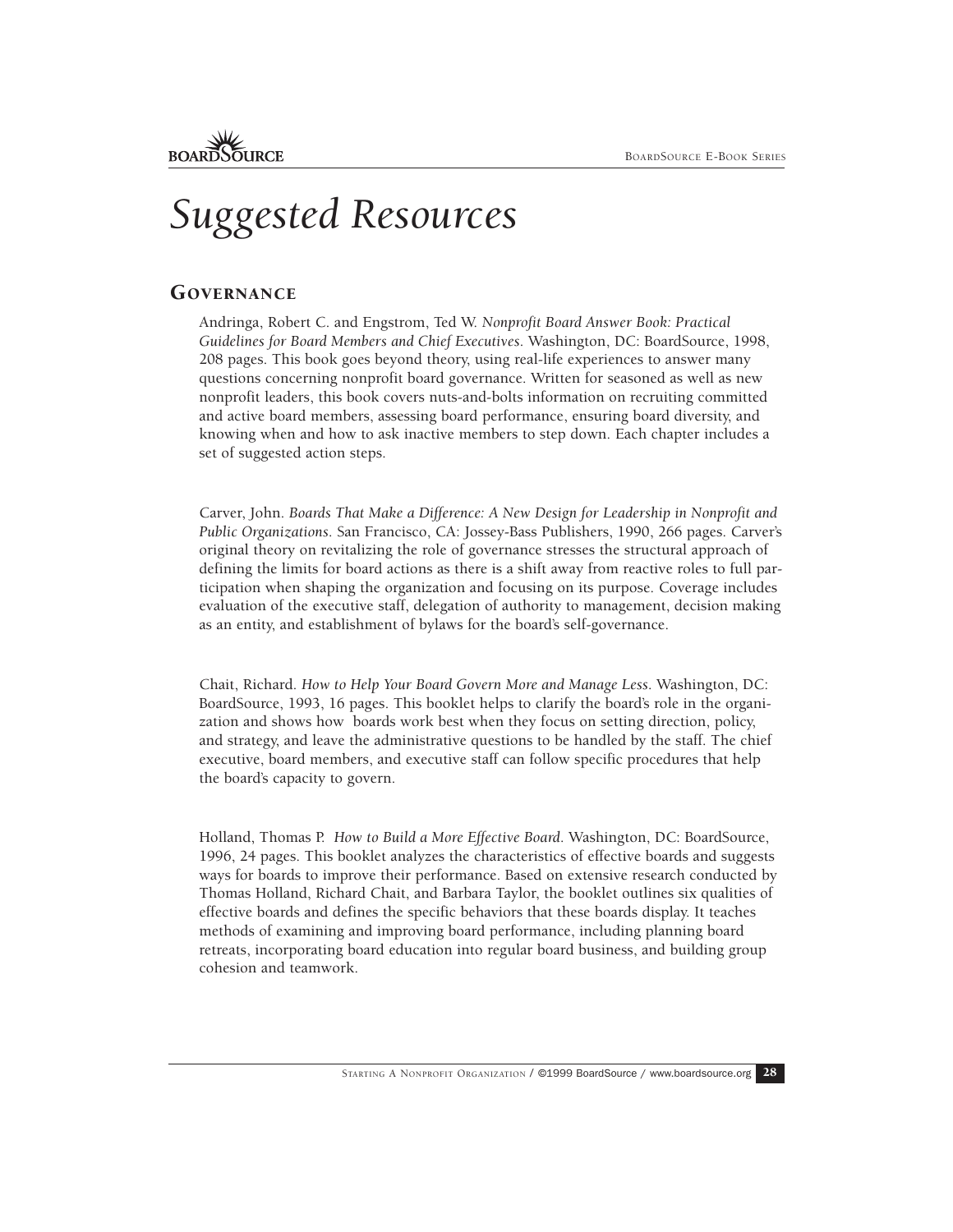Houle, Cyril O. *Governing Boards: Their Nature and Nature*. San Francisco, CA: Jossey-Bass Publishers, 1989, 225 pages. This comprehensive text provides practical advice, principles, and procedures on more than 40 major topics affecting boards. These topics include criteria for board membership, chief executive-board relations, and the structure of boards and committees. This is the handbook on nonprofit governance for new and more seasoned board members, chairs and other officers, chief executives and senior administrators, and all others concerned with the effectiveness of nonprofit (and public sector) organizations.

### BOARD ORIENTATION

Ingram, Richard T. *Ten Basic Responsibilities of Nonprofit Boards*. Washington, DC: BoardSource, 1996, 24 pages. This Governance Series booklet describes the fundamental responsibilities of boards, focusing primarily on the board as an entity. (An Appendix adapts these responsibilities for individual members associated with any nonprofit organization, regardless of its mission or size). This booklet is also available in Spanish and Portuguese, and on audiotape in English.

National Center for Nonprofit Boards. *Meeting the Challenge: An Orientation to Nonprofit Board Service*. (Video) Washington, DC: BoardSource, 1994, 35 minutes, plus user's guide. This video on board responsibilities features comments from board members on how their boards carry out four core responsibilities: determining mission and program, providing resources, ensuring effective oversight, and participating in community outreach. This is a basic overview of board responsibilities. It is an ideal tool for board orientation and as a starting point for board development and strategic planning. It is equally suitable for board members to view at home as an individual training tool.

### STRATEGIC PLANNING

Grace, Kay Sprinkel. *The Nonprofit Board's Role in Strategic Planning*. Washington, DC: BoardSource, 1996, 24 pages. Fundraising, board and staff recruitment, and long-term governance are all made easier when a strategic plan has been properly developed for the organization. This booklet's sample planning process and resulting strategic plan can serve as a guide for the board, and the tips on how to determine whether the process has been successful will help the board stay focused on its aims.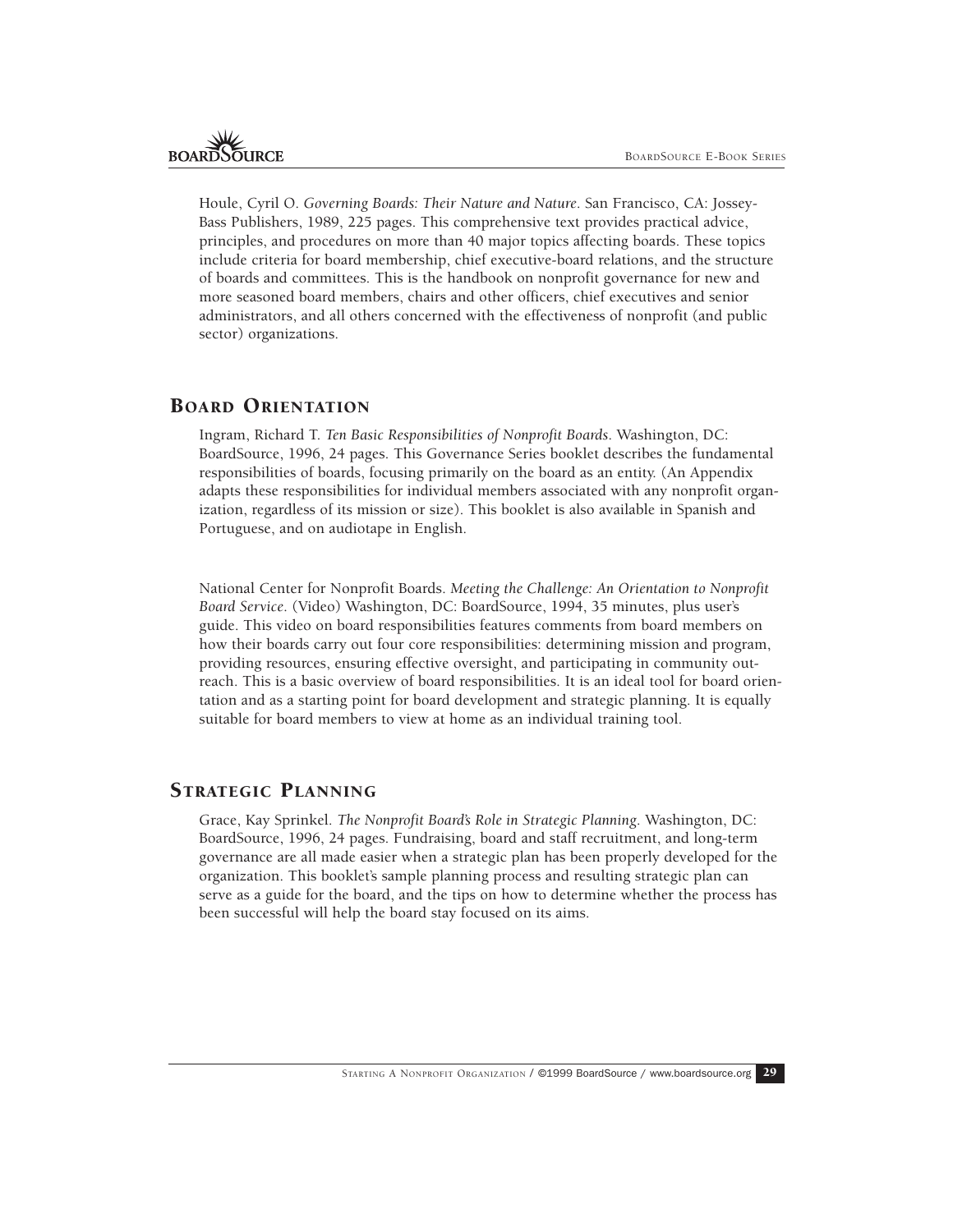National Center for Nonprofit Boards. **Blueprint for Success: A Guide to Strategic Planning for Nonprofit Board Members**. (Video) Washington, DC: BoardSource, 1997, 25 minutes, plus 20-page user's guide. In this video production, NBC News broadcast journalist Maria Shriver, a board member of Special Olympics International, guides an exploration of how two nonprofit organizations carry out strategic planning. The video is the perfect motivational tool for nonprofit boards considering a strategic plan, for board members who are unfamiliar with strategic planning, or as inspiration for boards about to embark on the process. The free user's guide includes guidelines and discussion questions that allow a board to use the video as a training tool — a starting point for indepth discussion on strategic planning.

### FUNDRAISING

Howe, Fisher. *Fund-Raising and the Nonprofit Board Member*. Washington, DC: BoardSource, revised 1997, 14 pages. This best-seller from the Governance Series stresses the five key principles that each board member should recognize in order for the full board to carry out its fundraising responsibilities. A useful checklist helps board members, including those reluctant to ask others for money, to do as much as possible to help raise funds. Howe clarifies the essential "how-to's" and helps motivate board members to fulfill this responsibility.

George, G. Worth. *Fearless Fund-Raising for Nonprofit Boards*. Washington, DC: BoardSource, 1996, 24 pages. Author Worth George has developed a system that will help disinclined board members get started on their fundraising responsibility. By providing specific choices and instructions, this booklet helps to encourage once-reluctant board members to become active fundraisers. The booklet's centerpiece is a worksheet of 40 specific fundraising activities that range from simple to sophisticated, and all play an important part in the overall plan.

National Center for Nonprofit Boards. *Speaking of Money: A Guide to Fundraising for Nonprofit Board Members*. (Video) Washington, DC: BoardSource, 1996, 30 minutes, plus a 20-page user's guide. Fundraising is one of the most challenging and critical areas of board responsibility. In this video, real board members from a variety of organizations discuss fundraising basics, successes, and critical considerations. Issues discussed include fundraising as a basic responsibility, working in partnership with the staff, creating a strong case, stages of the development process, personal contributions, and the skills of asking for a gift. It comes with a user's guide, written by consultant Kay Sprinkel Grace, which provides an excellent reinforcement for discussion.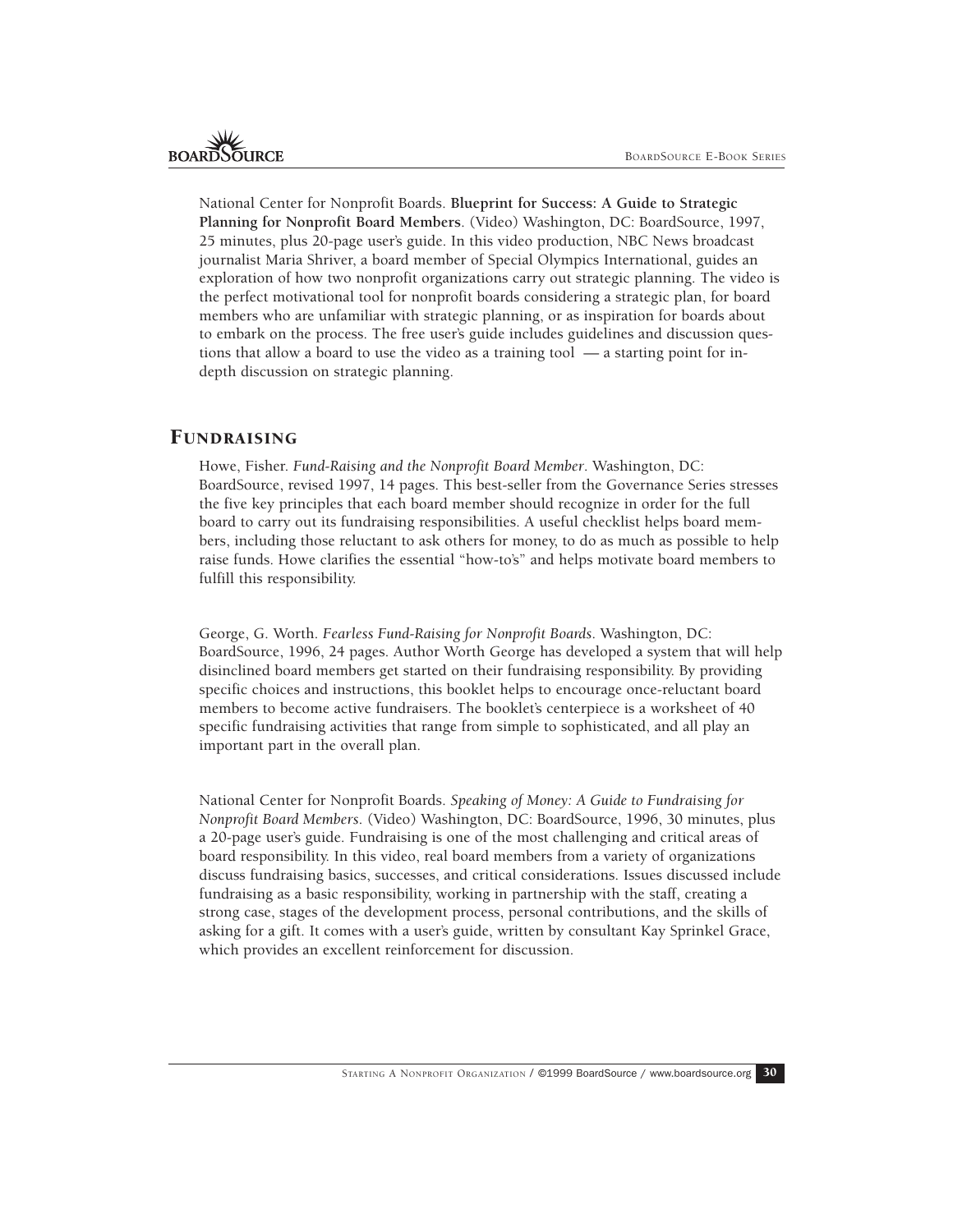### **COMMITTEES**

Andringa, Robert C. *The Executive Committee: Making It Work for Your Organization.* Washington, DC: BoardSource, 1994, 20 pages. An executive committee can be an asset to good governance, or it can detract from the board's effectiveness. This practical booklet includes a checklist for determining whether the board should have an executive committee, how to define the committee's authority level, and what its key responsibilities are.

Hirzy, Ellen Cochran. *Nonprofit Board Committees: How to Make Them Work*. Washington, DC: BoardSource, 1993, 16 pages. This concise guide explains the purpose, functions, and operations of the main board committees. There are answers to questions concerning the frequency of meetings, selection of members, functions of various types of committees, and relationships between board committees and staff. A helpful checklist of tips for successful committees is included.

Hirzy, Ellen Cochran. *The Nominating Committee: Laying a Foundation for Your Organization's Future*. Washington, DC: BoardSource, 1994, 16 pages. This committee is often called the most important of all nonprofit board committees, since the composition of the board and, consequently, the future of the organization are deeply affected by its decisions. The booklet includes a thorough description of the committee's responsibilities, with emphasis on ongoing cultivation and board development activities often neglected, and strategies for evaluating the committee's performance.

Holmgren, Norah. *The Finance Committee: The Fiscal Conscience of the Nonprofit Board*. Washington, DC: BoardSource, 1995, 20 pages. In a time of increased public scrutiny of the financial decisions and activities of nonprofit organizations, the role of the finance committee is more important than ever before. Sound financial decisions and appropriate financial planning are critical to the survival of the nonprofit organization in maintaining the public trust. This guide discusses the key responsibilities of the finance committee.

Johnson, Sandra L. T*he Audit Committee: A Key to Financial Accountability in Nonprofit Organizations*. Washington, DC: BoardSource, 1993, 16 pages. As nonprofit organizations face increasing media and government scrutiny and ever-changing accounting requirements, the role of the audit committee in ensuring financial accountability is more critical than ever. In addition to reviewing the basic responsibilities of the audit committee, this booklet advises how the committee might be chartered, who should serve as members, and how often the committee should meet.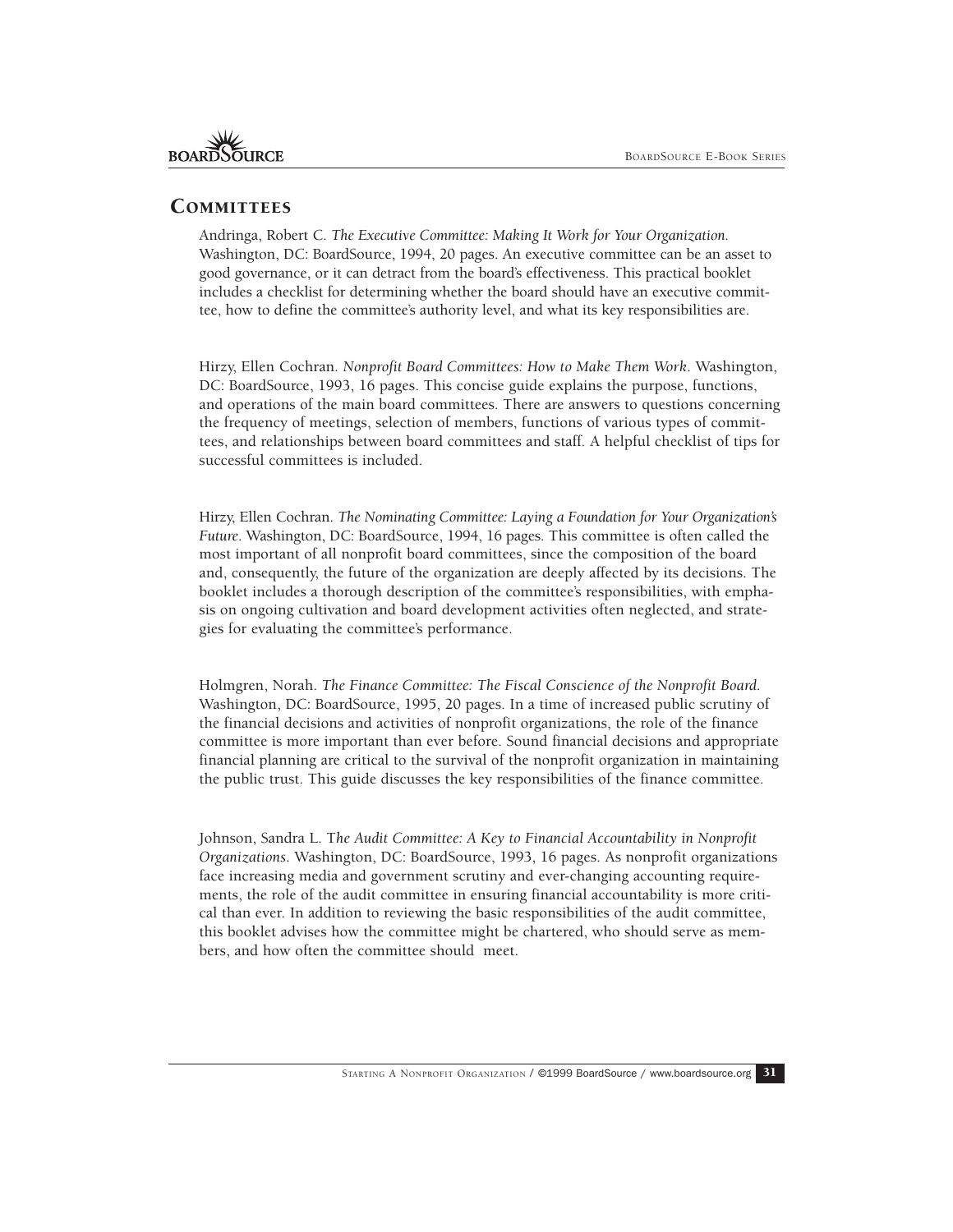O'Connor, Judith. *The Planning Committee: Shaping Your Organization's Future*. Washington, DC: BoardSource, 1997, 20 pages. Planning for the organization's future is an important board function — and the planning committee guides the process. This book defines the committee's responsibilities, outlines how the committee and full board relate to staff and constituents during strategic planning, and provides guidance in conducting the strategic planning process.

Tempel, Eugene R. *The Development Committee: Fund Raising Begins with the Board*. Washington, DC: BoardSource, 1996, 16 pages. The financial survival of the organization is very much dependent on the activities of the development committee. This booklet stresses the relationship between the committee and the staff; emphasizes the importance of involving the committee in planning; guides board members in the identifying, cultivating, and soliciting processes; and discusses the ethical issues related to the work of the development committee. Appendices include a sample job description for the development committee chair, a sample charge, and a worksheet that can be used to evaluate the committee composition.

### STARTING A NONPROFIT

Council on Foundations. *First Steps in Starting a Foundation*, Fourth Edition. Washington, DC: Council on Foundations, 1997, 108 pages. Learn the foundation basics — public versus private, community foundations, the three types of public charities, and the six types of private foundations. Also included is a valuable list of references and sample legal documents.

Hummel, Joan M. *Starting and Running a Nonprofit Organization*. Minneapolis, MN: University of Minnesota Press, 1980, 156 pages. This book provides a helpful checklist of things to be done when starting a nonprofit, along with information on recruiting board members, drafting bylaws, setting strategic goals, getting through legal red tape, raising and managing financial resources, and hiring staff.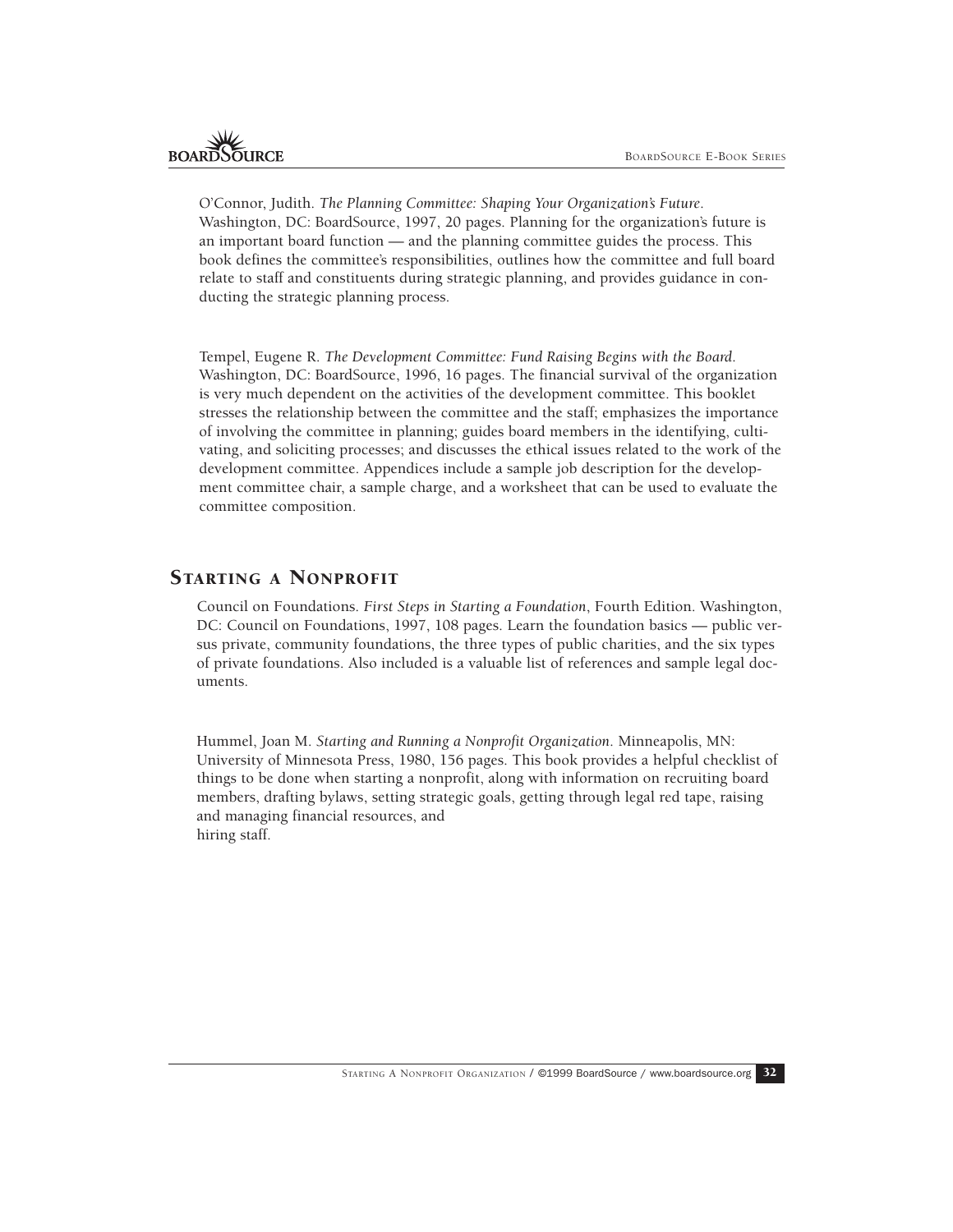Mancuso, Anthony. *How to Form Your Own Nonprofit Corporation*. Berkeley, CA: Nolo Press, 1990, approx. 300 pages. Here are step-by-step instructions for incorporating a nonprofit organization in all of the 50 states. Learn how to apply for IRS nonprofit status under section  $501(c)(3)$ ; which legal and tax information is required in each state, and how to prepare Articles of Incorporation, bylaws, and minutes of the first board meeting. The author advises the reader to scan the entire book before starting to fill out specific papers to gain a necessary sense of the entire process. The Appendix gives an overview of the material covered and provides a checklist for completing the steps involved in forming a nonprofit organization.

### LEGAL ISSUES

Kurtz, Daniel L. *How to Manage Conflicts of Interest: A Guide for Nonprofit Boards*. Washington, DC: BoardSource, 1995, 16 pages. Attorney Daniel Kurtz helps board members understand exactly what constitutes a conflict of interest. He explains the legal context of the conflict, offers potential examples, and suggests guidelines on how to avoid them. The booklet includes a sample conflict-of-interest policy and statement, a questionnaire for board members to complete periodically, and a checklist of points to consider when establishing a conflict-of-interest policy.

Leifer, Jacqueline Covey and Michael B. Glomb. *The Legal Obligations of Nonprofit Boards: A Guidebook for Board Members*. Washington, DC: BoardSource, revised 1997, 32 pages. This primer, written for readers without a legal background, translates technical law into everyday language to help board members understand their fiduciary responsibilities. Learn what should be included in Articles of Incorporation, bylaws, and other internal documents; how to avoid personal liability; how contracts with outside parties should be structured; D&O insurance tips; and standards of conduct for board members.

National Center for Nonprofit Boards. *Board Members and Risk: A Primer on Protection from Liability. A special edition of Board Member*. Washington, DC: BoardSource, 1992, 16 pages. This special edition answers basic questions on directors' and officers' insurance, limitations of state volunteer protection laws, and concerns on insurance coverage and strategies to reduce liability for individual trustees and organizations. Question-andanswer sections; concise, nontechnical explanations; illustrative examples; and an extensive resource list are also included.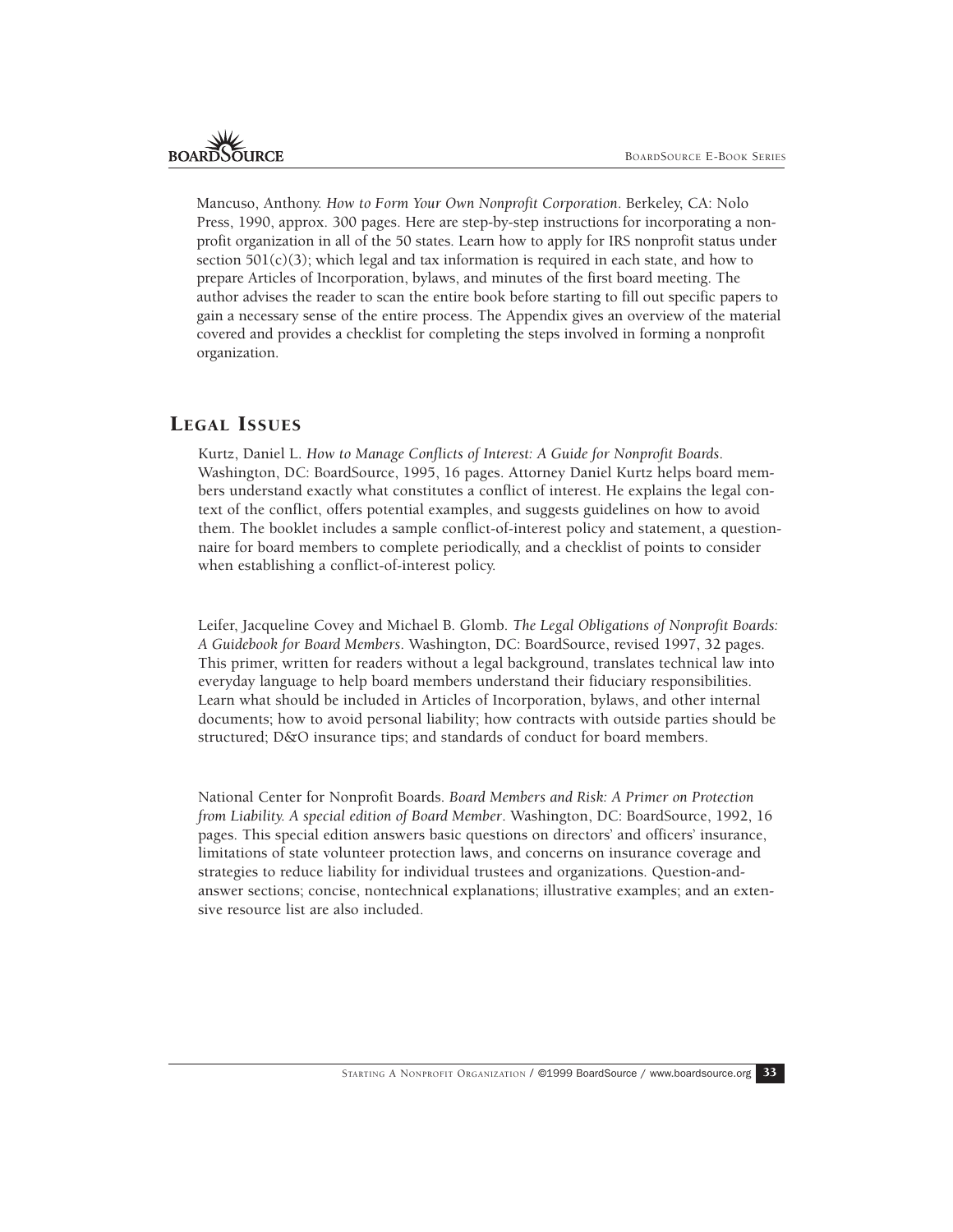Sparks, John D. Lobbying, *Advocacy, and Nonprofit Boards*. Washington, DC: BoardSource, 1997, 24 pages. This publication provides the basic information necessary to get nonprofit chief executives and board members involved in the legislative process. Lobbying or political advocacy is essential to the construction of good public policy — and participation from nonprofit board members is especially important. This booklet will help your board and staff address the lobbying and advocacy process in a meaningful and effective way.

Zeitlin, Kim Arthur and Susan E. Dorn. *The Nonprofit Board's Guide to Bylaws: Creating a Framework for Effective Governance*. Washington, DC: BoardSource, 1996, 24 pages. The authors explain the importance of bylaws and outline the provisions that most bylaws should include. In simple, nontechnical language, they offer advice on when, how, and why to revise bylaws; the pros and cons of many provisions; and the important role that bylaws play in ensuring effective governance. The booklet also includes a checklist of the elements bylaws should contain, sample provisions, and a list of additional resources. Also available is a diskette, which includes 15 sample bylaws from a variety of nonprofit organizations.

#### **RECRUITMENT**

Albert, Sheila. Hiring the Chief Executive: *A Practical Guide to the Search and Selection Process*. Washington, DC: BoardSource, 1993, 28 pages. Hiring a new chief executive is one of the most important tasks a board must undertake. This guidebook presents a model for the process that can be easily adapted by almost any nonprofit organization. The book stresses the importance of legal advice, identifies the most important characteristics of the next chief executive, and provides valuable questions for the candidate-interviewing process. It also includes a sample job description and a system for rating candidates.

Nelson, Judith Grummon. S*ix Keys to Recruiting, Orienting, and Involving Nonprofit Board Members*. Washington, DC: BoardSource, revised 1995, 64 pages. A classic book of tools, this comprehensive handbook offers a step-by-step approach to help organizations build strong boards by attracting qualified and committed new members. Six Keys is packed with detailed suggestions, including model forms, sample letters, and checklists that can be used as is or modified to meet any specific needs. The publication guides boards and nominating committees through the processes of assessing the current board's composition, identifying and cultivating prospects, and recruiting and involving new board members. The 13 tools included in the booklet are available on one diskette in common word processing formats.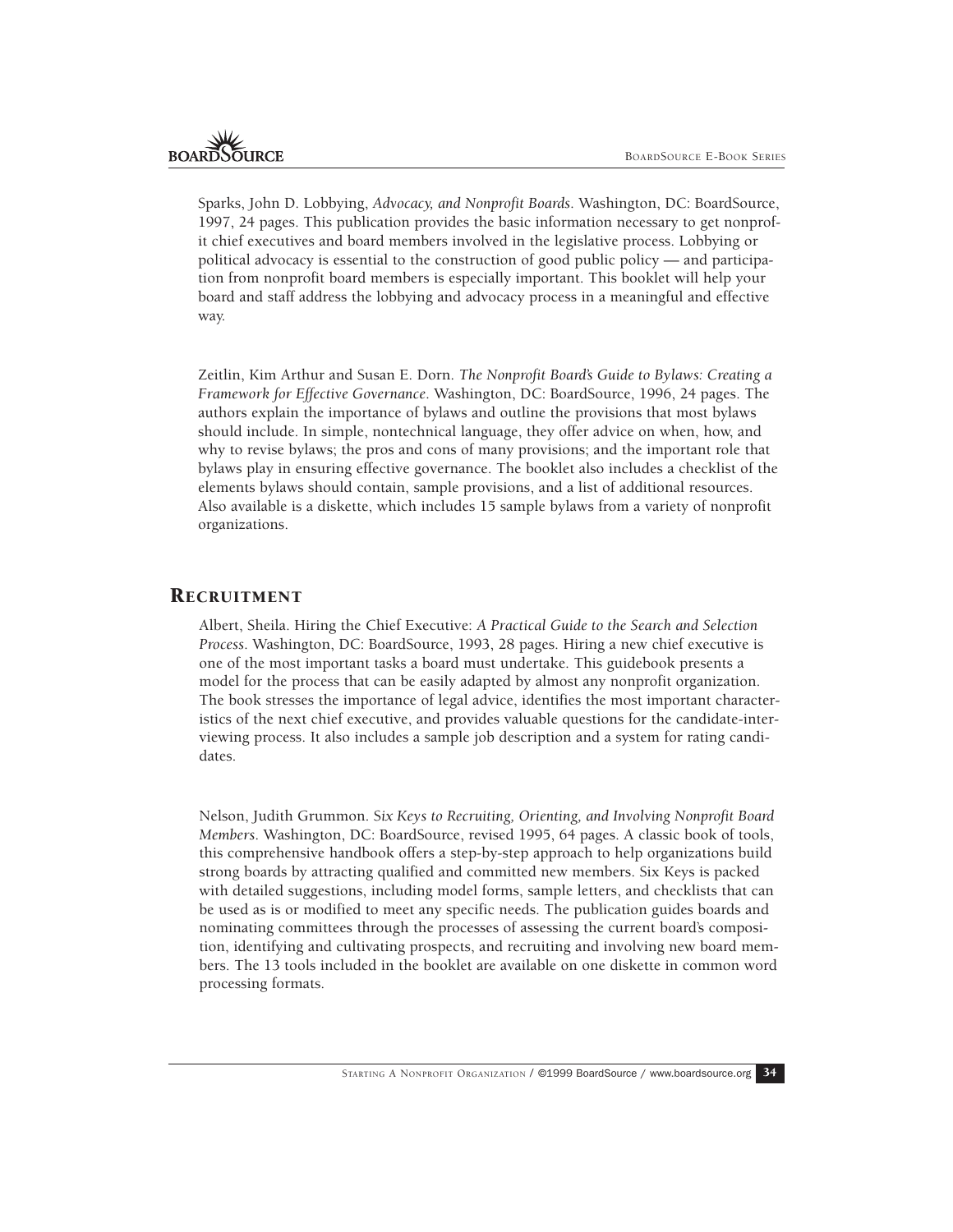## GENERAL NONPROFIT

Mathiasen, Karl. Board Passages: *Three Key Stages in a Nonprofit Board's Life Cycle*. Washington, DC: BoardSource, 1990, 20 pages. This booklet will help with understanding predictable transitions and stages in a board's evolution that result from natural growth and change in the organization. Board members and chief executives will be able to anticipate, recognize, and prepare for change in their own board structure and operations, and realize that a status quo is not a natural option.

Robert, Henry M. and William J. Evans, eds. *The Scott, Foresman Robert's Rules of Order Newly Revised*. Dunmore, PA: HarperCollins Publishers, 1991, 706 pages. This is the classic, indispensable work on parliamentary procedure. Traditional but up-to-date, this manual provides answers to any question concerning parliamentary law and the fair and orderly procedure of meetings. A must for anyone participating in or chairing a meeting of any kind.

Salamon, Lester M. *America's Nonprofit Sector*: A Primer. New York, NY: Foundation Center, 1992, 110 pages. Salamon is concerned about the general lack of understanding of the nonprofit sector's role and impact in our mixed economy. This primer sheds light on America's nonprofit sector — its purposes, character, usefulness, and limitations. Section I of the book provides a broad overview, Section II looks more closely at the role of each of the major subfields in which the nonprofit sector operates and compares it with the roles played by government and private for-profit firms, and at the end the author sums up the observations.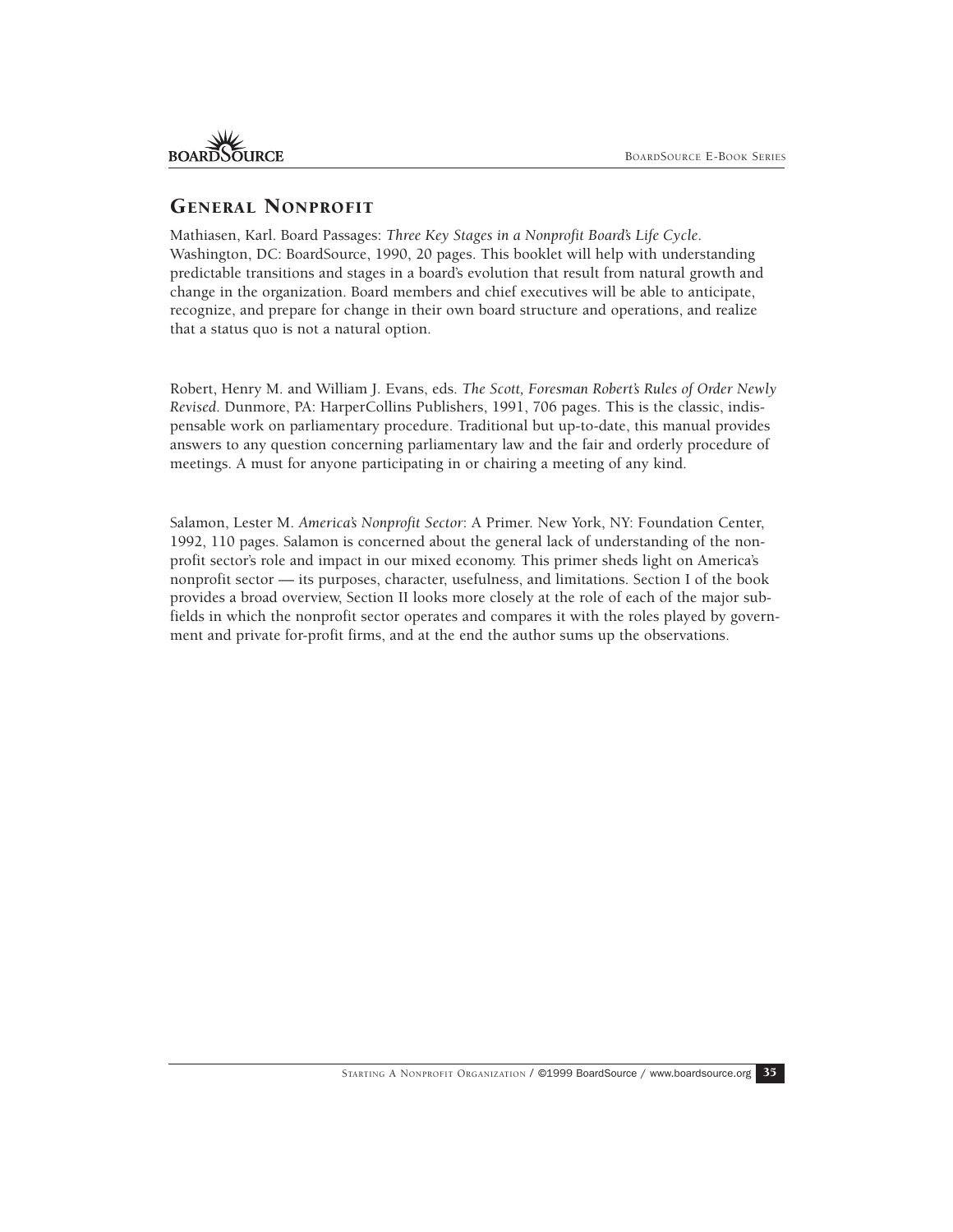### FINANCIAL ISSUES

Larkin, Richard F. *Not-for-Profit GAAP 98: Interpretation and Application of Generally Accepted Accounting Principles for Not-for-Profit Organizations*. New York: John Wiley & Sons, Inc.. 1998, 453 pages. A useful, complete, and practical guide to nonprofit accounting principles and financial reporting. This authoritative reference and practical research tool covers all aspects of every topic and provides practical guidance to financial statement preparers and auditors who need a comprehensive understanding of GAAP for nonprofit organizations.

#### ORGANIZATIONS AND WEB SITES

**The American Society for Association Executives (ASAE )**. The world's leading membership organization for the association management profession. ASAE's Web site, **http://www.asaenet.org**, links to the world of more than 138,000 associations and organizations, large and small, that people join to pursue common interests. Write or call ASAE, 1575 Eye Street, NW, Washington, DC 20005-1168; 202-626-2723.

**The Council on Foundations**. A nonprofit membership association of grantmaking foundations and corporations whose mission is to promote responsible and effective philanthropy by assisting existing and future grantmakers. The Web site address is **http://www.cof.org.** Write or call the Council on Foundations, 1828 L Street, NW, Washington, DC 20036; 202-466-6512.

**Exemptlaw.com**. Provides answers to questions about the many legal and tax issues that affect nonprofit organizations in the United States. The web site address is **http://www.exemptlaw.com/**.

**GuideStar**. Published by Philanthropic Research, Inc., has information on the finances of over 600,000 nonprofits. The web site address is **http://www.guidestar.org**. Write or call Guidestar, 1126 Professional Drive, Williamsburg, VA 23185; 757-229-4631.

**Independent Sector**. Located at **http://www.IndependentSector.org/**, Independent Sector is a national leadership forum, working to encourage philanthropy, volunteering, not-forprofit initiatives and citizen action to help better serve people and communities. Write or call Independent Sector, 1200 18th Street, NW, Suite 200, Washington, DC 20036; 202-467-6100.

**The IRS World Wide Web**. To access information from the IRS on tax-exempt organizations, visit its web site at **http://www.irs.gov/bus\_info/eo**. The IRS has set up a toll-free number to answer specific questions about tax-exempt organizations. Call the IRS' Employee Plans and Exempt Organizations help line at 877-829-5500.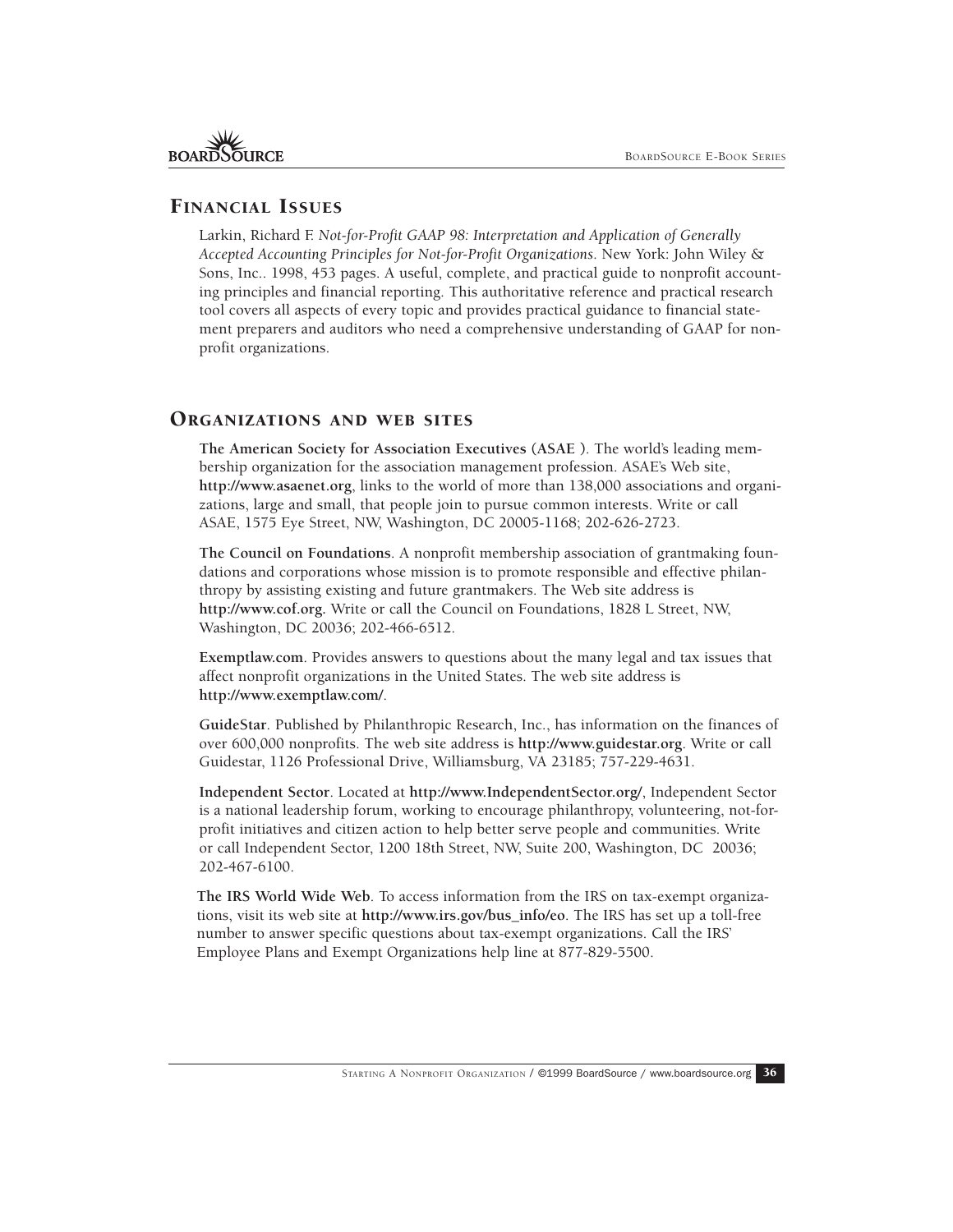**The Internet Nonprofit Center**. Located at **http://www.nonprofits.org/**, this site has materials related to nonprofit accountability, including a library of publications, information, and data about nonprofit organizations and the nonprofit sector; a searchable Nonprofit Locator database with the name, address, assets, and revenues for each charity from the IRS' Business Master File; a chat room; and a gallery that includes brochures, annual reports, and home pages from various nonprofits. Write or call the Internet Nonprofit Center, 409 3rd Street, Brooklyn, NY 11215; 718-832-3114.

**BoardSource**. The publisher of this book, and more than 100 other governance-related resources. Its Web site offers on online bookstore; a list of Frequently Asked Questions; information on the center's governance consulting services and workshops; an online version of Board Member, BoardSource's members-only periodical; and membership information. The Web site address is **http://www.boardsource.org**. Write or call BoardSource, 1828 L Street, NW, Suite 900, Washington, DC 20036-5401; 202-452-6262.

**The National Council for Nonprofit Associations**. An umbrella, state-based network of associations of nonprofits that collectively represents more than 20,000 community nonprofits. The Web site address is **http://www.ncna.org**. Write or call the National Council for Nonprofit Associations, 1900 L Street, NW, Suite 605, Washington, DC 20036; 202- 467-6262.

STARTING A NONPROFIT ORGANIZATION / ©1999 BoardSource / www.boardsource.org 37